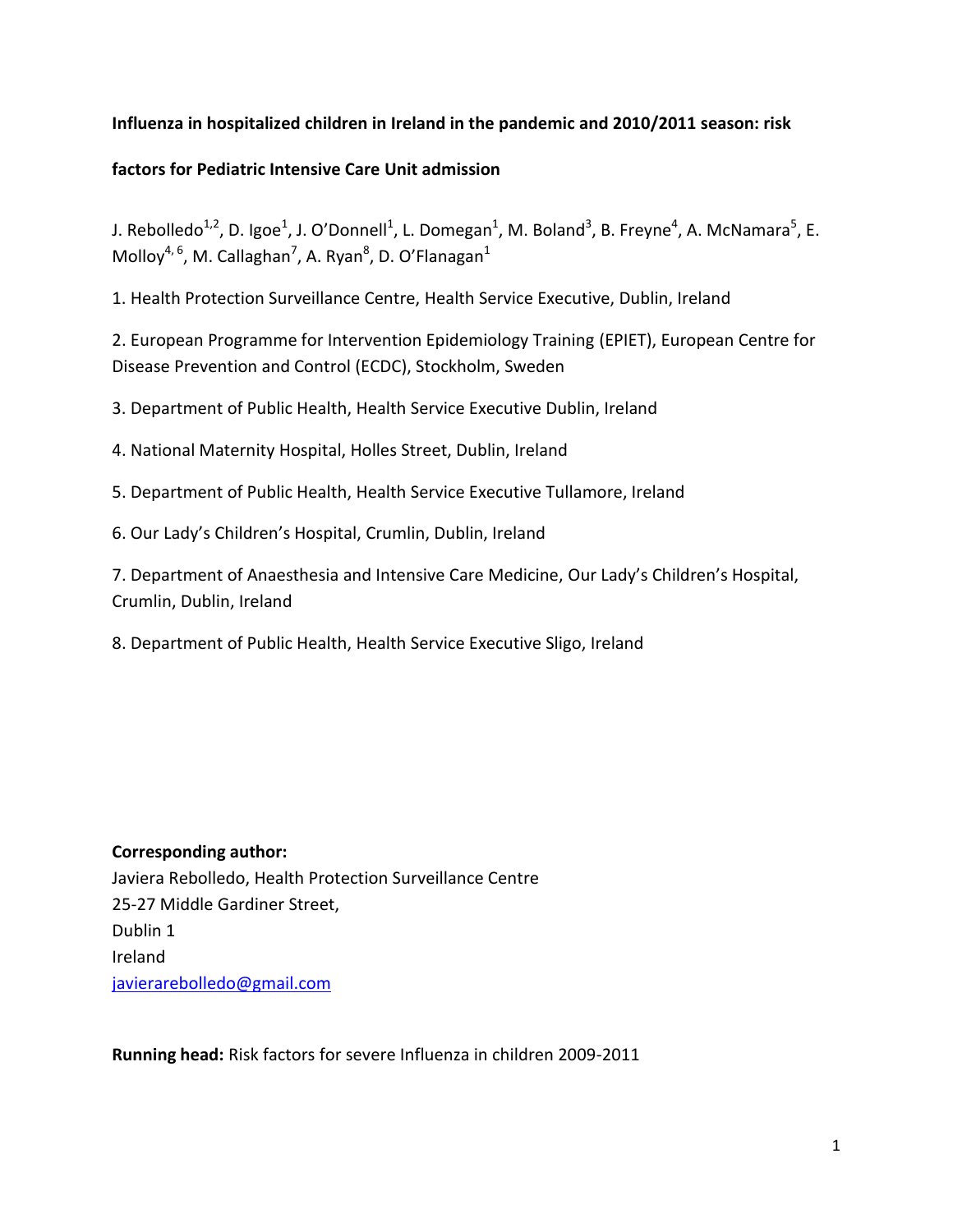#### **Summary**

Influenza causes significant morbidity and mortality in children. This study's objectives were to describe influenza A(H1N1)pdm09 during the pandemic, to compare it with circulating influenza in 2010/2011, and to identify risk factors for severe influenza defined as requiring admission to a paediatric intensive care unit (PICU). Children hospitalized with influenza during the pandemic were older, and more likely to have received antiviral therapy (AVT) than children hospitalized during the 2010/2011 season. In 2010/2011, only one child admitted to PICU with underlying medical conditions had been vaccinated. The risk of severe illness in the pandemic was higher in females and those with underlying conditions. In 2010/2011, infection with influenza A(H1N1)pdm09 as opposed to other influenza viruses was a significant risk factor for severe disease. An incremental relationship was found between the number of underlying conditions and PICU admission. These findings highlight the importance of improving low vaccination uptake and increasing the use of antivirals in vulnerable children.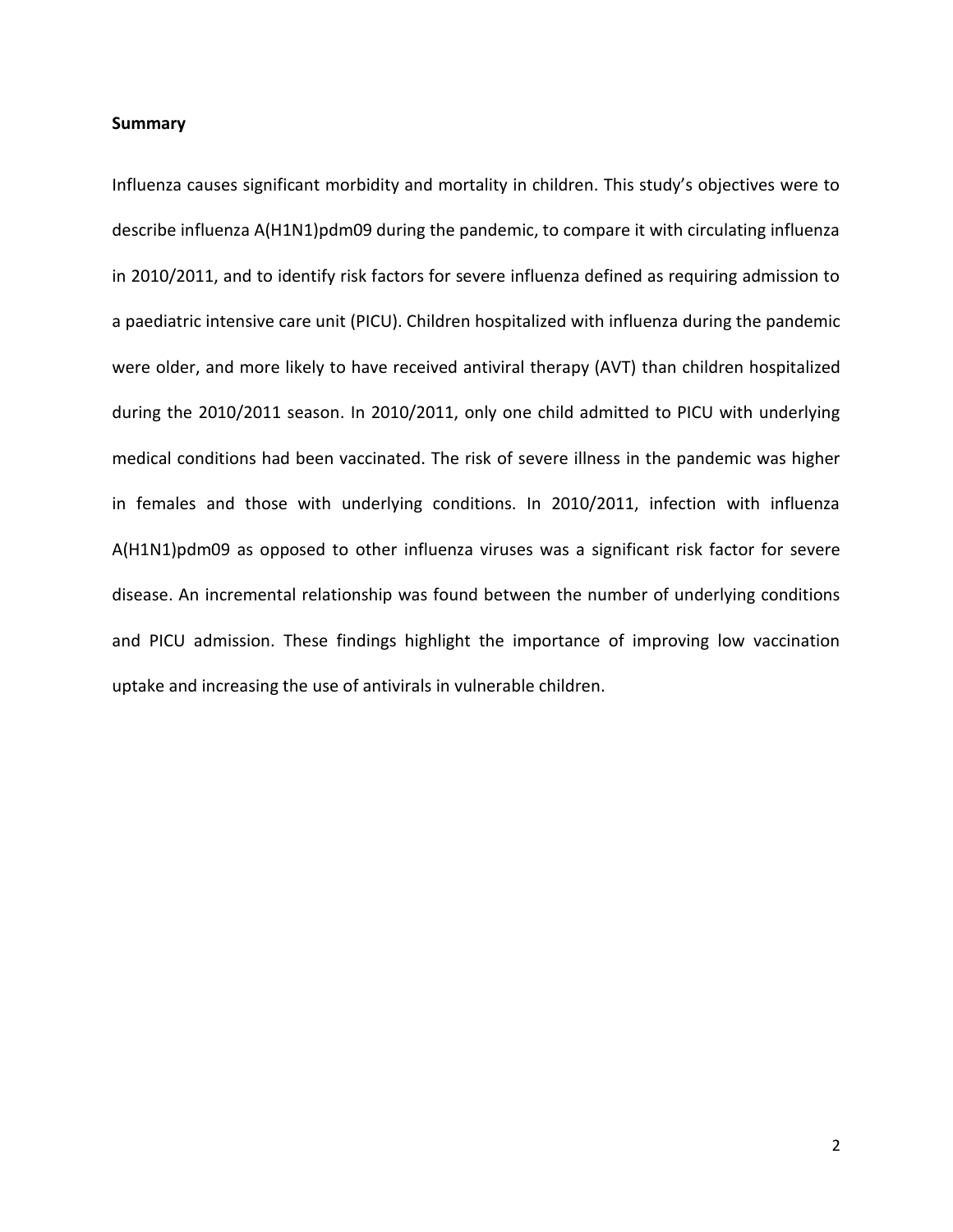# **Introduction**

In April 2009, a novel influenza virus, influenza A(H1N1)pdm09, was identified in Mexico and the United States (US), and spread worldwide to become the first pandemic of the  $21<sup>st</sup>$  century [1]. The estimated global death toll was more than 284,000, and the cumulative symptomatic attack rate was highest in children aged 0-17 years, ranging from 4-33% [2]. The number of paediatric deaths in children in the US was four times that recorded in the previous five influenza seasons [3]. Children with underlying metabolic and neurological conditions were identified as being at highest risk for severe complications [4].

In Ireland, two waves of influenza activity occurred between April 2009 and May 2011: one wave during the pandemic period (2009/2010) and one post pandemic wave in the 2010/2011 season. The first wave began in July and August 2009, 14 weeks after the first case of influenza A(H1N1)pdm09 was confirmed in Ireland in May 2009. This wave began with relatively low levels of influenza activity, with sentinel GP influenza-like illness (ILI) consultation rates increasing above baseline levels between mid-July and August 2009. During this initial increase in activity, the majority of cases were amongst teenagers associated with outbreaks in residential summer language camps. The Irish school holidays in July and August may have limited further spread among children and thus hospitalisations in children during this time. Influenza activity increased significantly with the return to school in September 2009 and peaked during mid-October 2009. During this pandemic wave the peak age specific ILI rates occurred in children aged 5-9 and 10-14 years in mid-October 2009. The post pandemic wave occurred between December 2010 and February 2011 and was characterized by a short sharp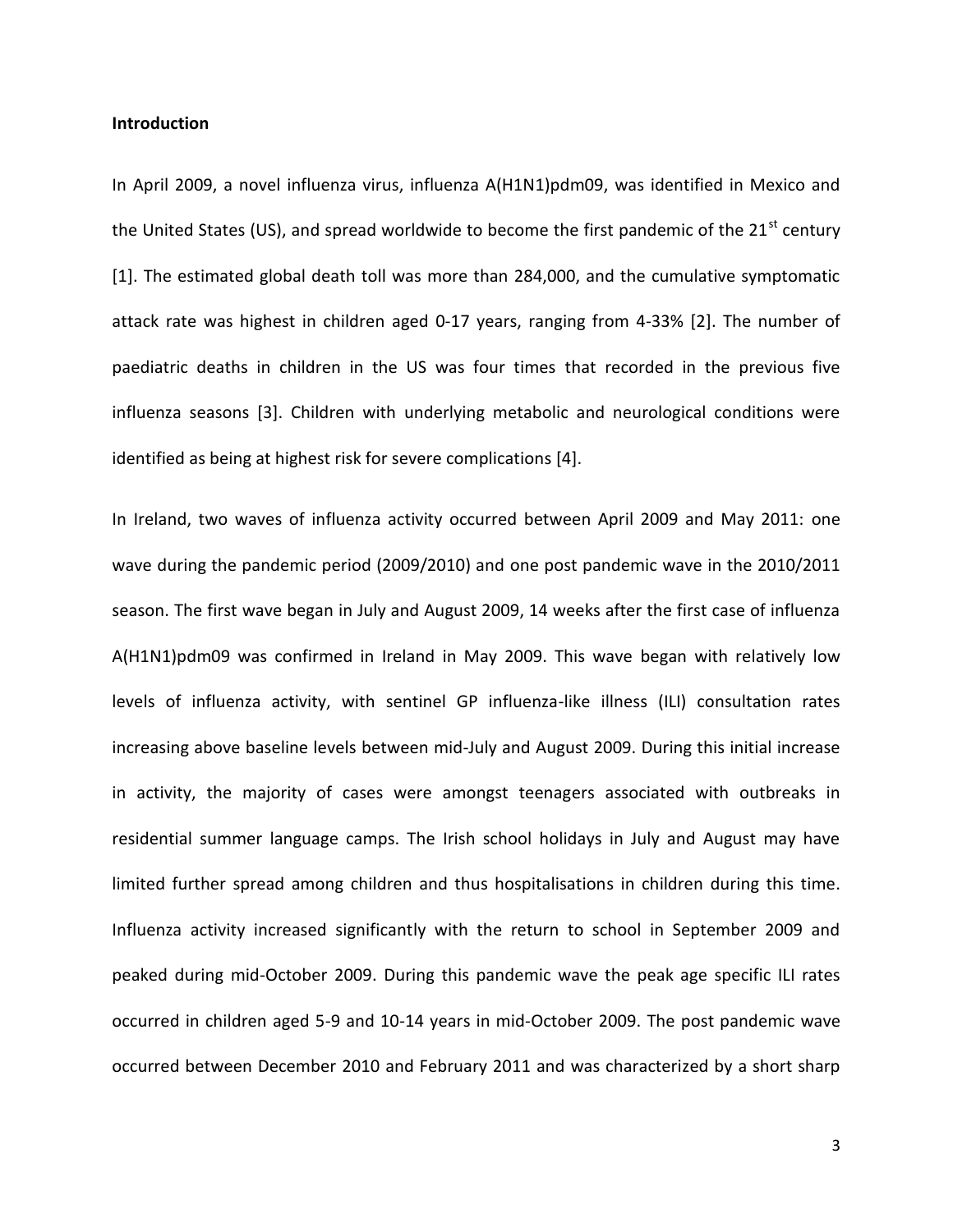rise and fall in influenza activity. This wave was associated with higher numbers of critical care admissions and influenza-associated deaths.

In Ireland, during the pandemic period, antiviral therapy was recommended for all children with influenza-like illness (ILI) who were either: less than five years of age, or hospitalized with their illness, or with underlying predisposing medical conditions. This advice continued during the 2010/2011 season, and was actively promoted via guidelines and clinical algorithms provided to General Practitioners (GPs) and Emergency Departments.

Pandemic vaccination became available in early November 2009. Initially children in risk groups defined by the National Immunisation Advisory Committee (NIAC), and those under five years of age were vaccinated. Subsequently all other children were offered vaccination in schools, clinics or general practice settings [5]. During the 2010/2011 influenza season, vaccination was recommended for children in the NIAC risk groups. The risk groups were expanded in the 2010/2011 season to include children with any condition that could compromise respiratory function (e.g. spinal cord injury, seizure disorder, or other neuromuscular disorder) especially those attending schools/day centres for children with intellectual and/or physical disabilities. International papers have compared A(H1N1)pdm09 in children with previous seasonal influenza viruses, and found that influenza A(H1N1)pdm09 affected an older age group and those with a history of asthma and chronic disease, particularly neurological and metabolic conditions [6-8]. There is however limited literature comparing the A(H1N1)pdm09 pandemic with the subsequent 2010/2011 influenza season [9-11].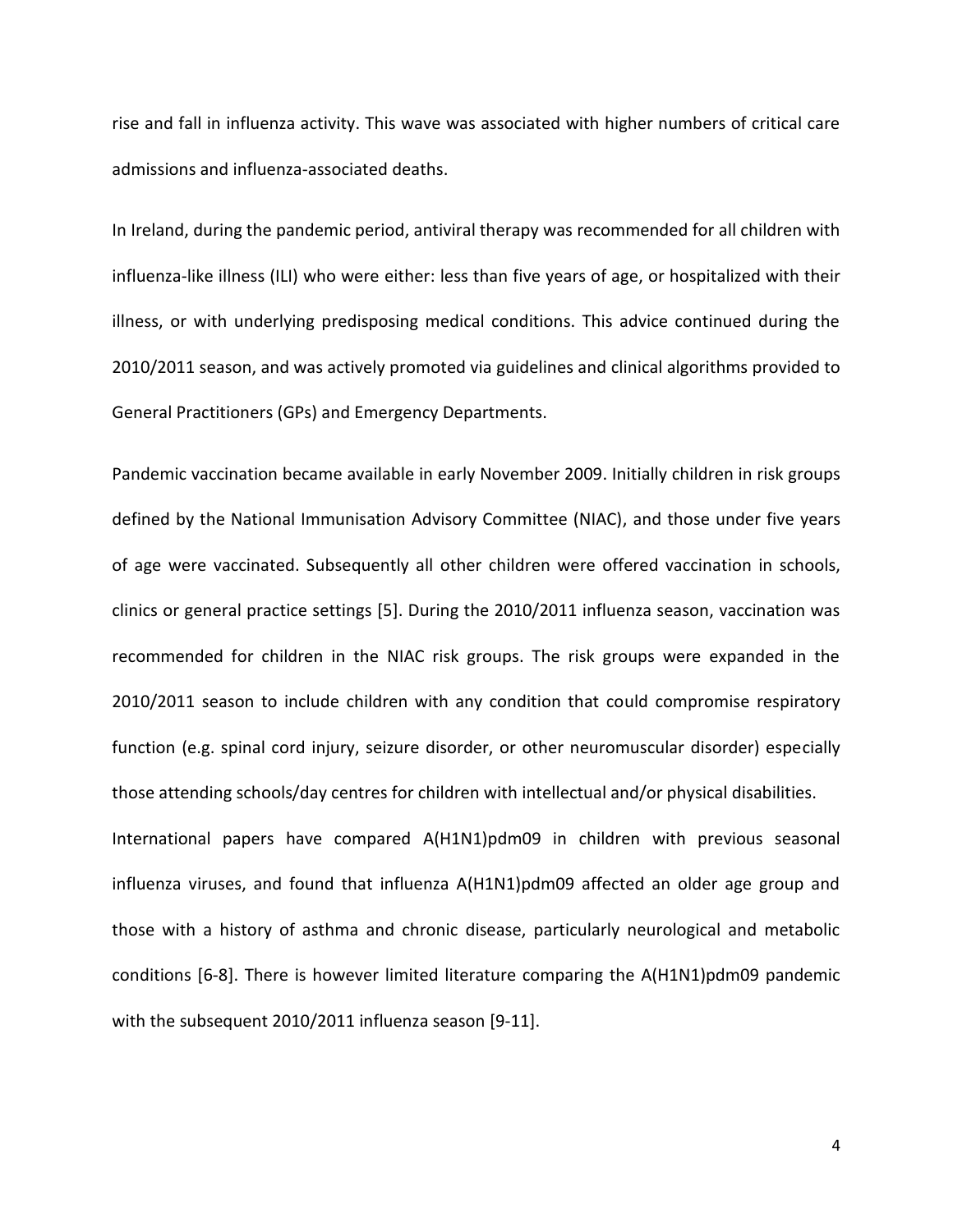The objectives of this paper are to describe influenza A(H1N1)pdm09 in hospitalized children during the pandemic in Ireland and compare it to circulating influenza viruses during the 2010/2011 season; and to identify risk factors for severe influenza in children, defined as admission to a Paediatric Intensive Care Unit (PICU).

## **Methods**

#### **Data collection**

In April 2009, enhanced surveillance was undertaken on all cases of confirmed influenza A(H1N1)pdm09 in children 14 years and younger deemed to require admission to hospital for management of their condition. All laboratory confirmed cases of influenza in Ireland were notified to Regional Departments of Public Health, and for each case notified, they established whether the person had been hospitalized. Regional Departments of Public Health or the treating hospital clinician completed the enhanced surveillance form on hospitalized cases. Data collected included demographic details, pre-morbid medical conditions, antiviral therapy, length of hospital stay (LOS), admission to PICU, and outcome [12]. Data were checked by Departments of Public Health for completeness and cases identified with missing or inconsistent data were followed up and the information was corrected. Surveillance and laboratory information was entered into the Irish Computerized Infectious Disease Reporting system (CIDR). For those children admitted to PICU, intensive care staff completed an additional form on admission and discharge from PICU. This included information on medical interventions, complications and clinical outcome while in PICU.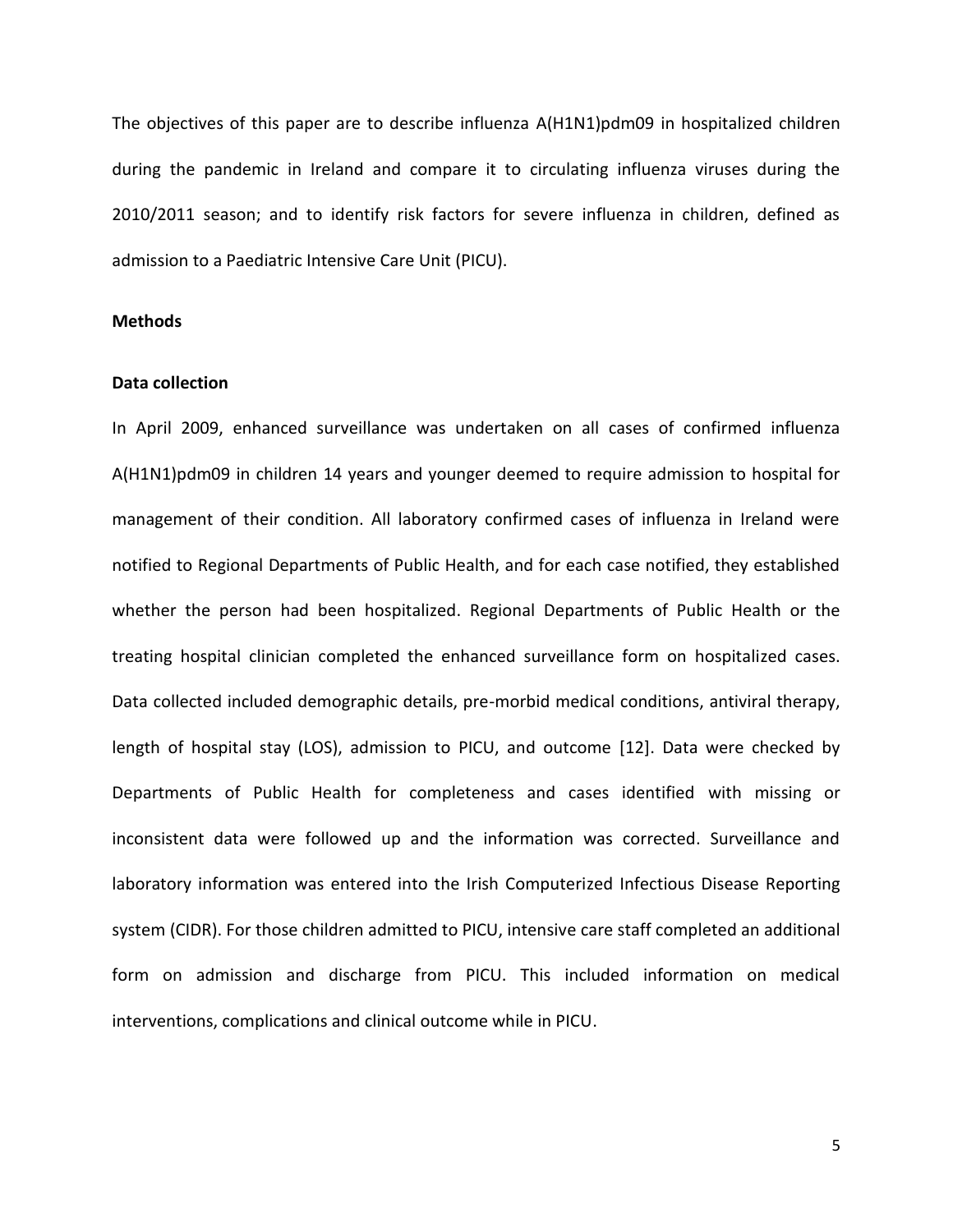## **Epidemiological studies and study period**

Influenza A(H1N1)pdm09 cases by time, place, and person were described. A retrospective cohort study was conducted to identify risk factors for admission to a Pediatric Intensive Care Unit (PICU).

Two study periods were compared and analysed; the pandemic (week 17 2009 to week 32 2010) and the 2010/2011 influenza season (week 40 2010 to week 20 2011).

#### **Laboratory methods**

Ireland's Health Service Executive (HSE) recommended that all children admitted to hospital with ILI be tested for influenza. The majority (84.2%) of specimens were tested at the National Virus Reference Laboratory for influenza A and B using multiplex RT-PCR [13]. Influenza A positive specimens were further sub-typed using multiplex RT-PCR. A small percentage (15.8%) of samples were tested in three other sites, using either in-house real time reverse transcription RT-PCR assays, or Prodesse ProFlu<sup>TM</sup>+ and Prodesse ProFAST+; or an in-house uniplex system for influenza A. A small proportion of influenza A positive specimens were not subtyped (23/665, 3.4%).

## **Analysis of Data**

Confirmed influenza age specific hospitalization rates per 100,000 population were calculated. Population data were taken from the Irish 2011 census.

Descriptive, univariate and multivariable analyses were conducted using SPSS® (SPSS Inc) version 16.0 and STATA version 12.0. In the univariate analysis we calculated proportions,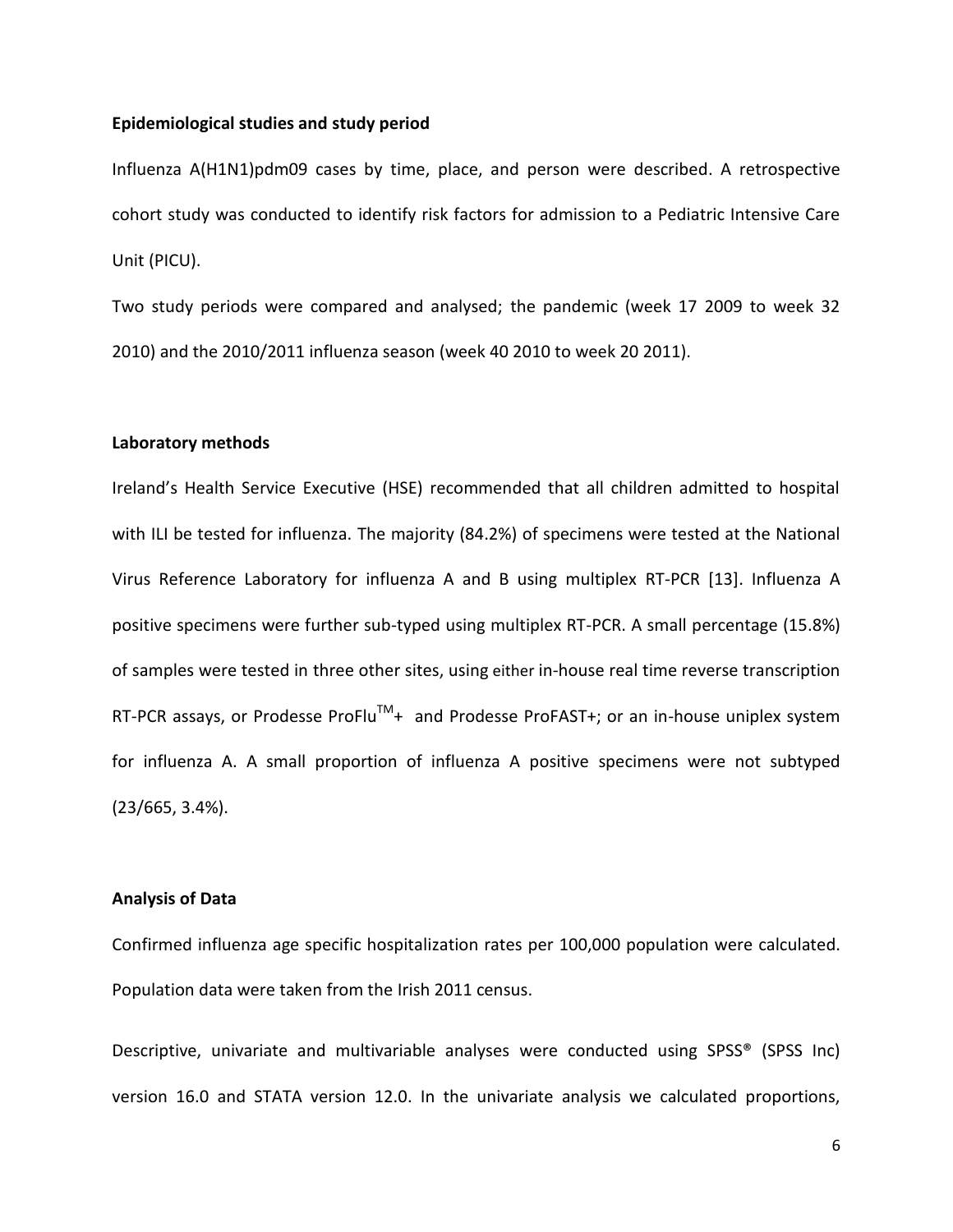means and medians for each study period. We used Student's t test to analyse differences in normally distributed continuous variables and non-parametric Mann-Whitney and Kruskal-Wallis methods for comparison of skewed data. The  $X^2$  or Fisher's exact test were used to compare categorical variables between groups. For the multivariable analysis we used a Loglinear model with log link function and a Poisson distribution to obtain adjusted risk ratios. We performed two different models: one to assess risk factors for being admitted to PICU during each period separately, and the second to look at the effect of the number of medical conditions on the risk of admission to PICU for both study periods. Age, gender and any variables with p values less than 0.25 in the univariate analysis were added to the model and a backward variable selection procedure was used for both models [14]. Non-typed and H3N2influenza A were excluded from the model and the use of antiviral therapy (AVT) was not included, as we did not have information on timing of use.

# **Ethical approval**

Ethical approval was not required for the collection of these data, as it was part of national surveillance conducted under the Infectious Disease Regulations, 1981 as amended [15].

#### **Results**

# **Age specific hospitalization, PICU and mortality data**

Table 1 provides age specific hospitalization, PICU and mortality rates per 100,000 population for each season. Overall, the age specific hospitalisation and PICU rates decreased with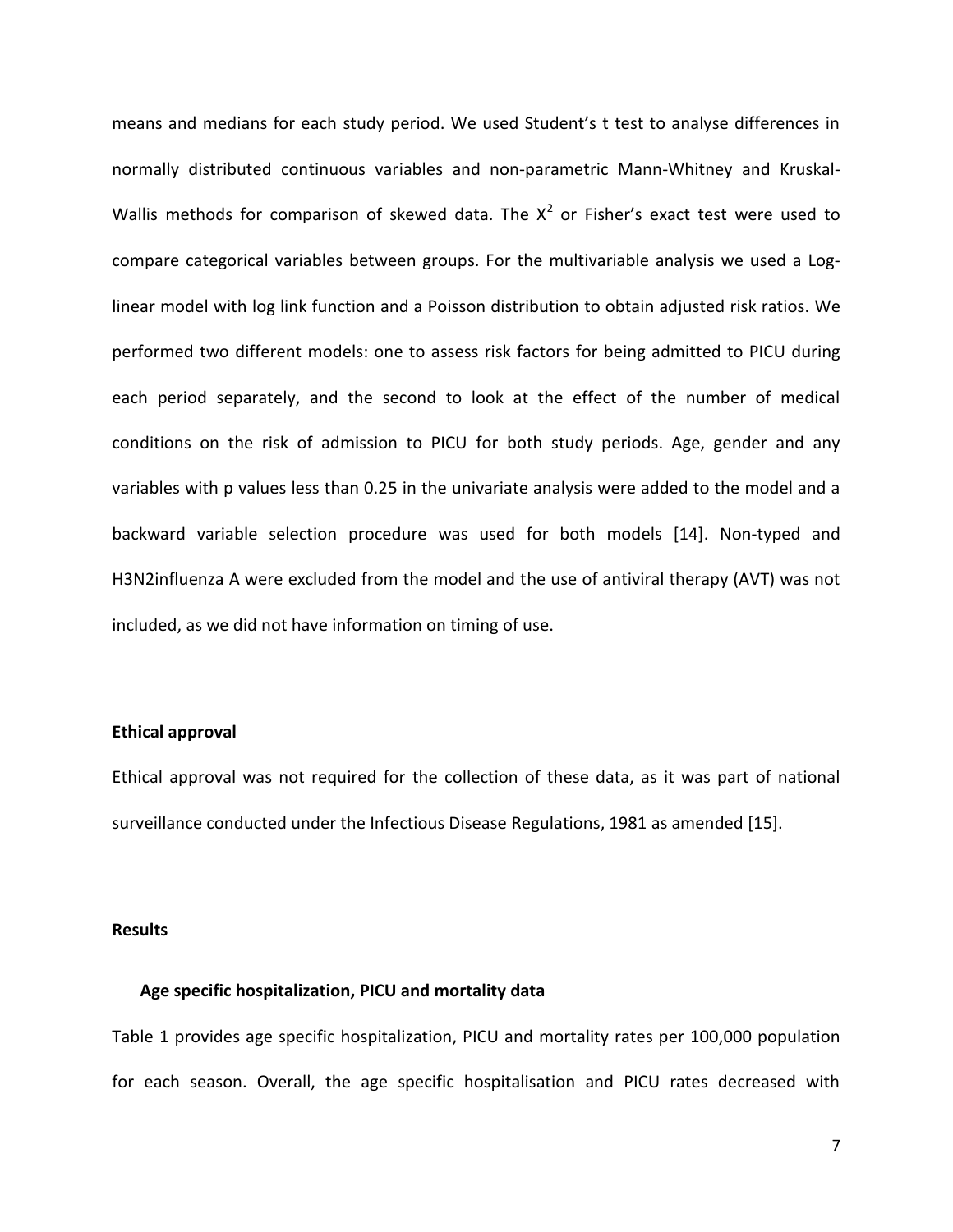increasing age, in each period. There was a shift in the age specific hospitalization and PICU admission rates to the younger age group (< one year) during the 2010/2011 season.

#### **Descriptive analysis**

Table 2 compares the pandemic period and the 2010/2011 influenza season in hospitalized children. Children hospitalized with confirmed influenza during the pandemic period were older and were treated more frequently with AVT compared to those in the 2010/2011 season. There was no significant difference in the likelihood of treatment with AVT by age during the pandemic period. However, during the 2010/2011 period (using the <1 age stratum as the reference), only children aged 10-14 were 1.6 times more likely to receive AVT (p=0.034; 95%CI= 1.09-2.35).

There was a significant association between increasing age and the presence of underlying medical conditions in both the pandemic and the 2010/2011 season (Table 3).

Vaccination status was only available for PICU admissions during the 2010/2011 influenza season. Information on vaccine uptake was not available for the hospitalized population in general. In the 2010/2011 season, of the 14 children admitted to ICU, 11 were over six months of age. Of these 11, eight had underlying medical conditions, and therefore were in risk groups for seasonal flu vaccination. Only one (12.5%) of these children had been vaccinated. This child had also not received pandemic vaccination. Six of the 11 children had also been eligible for pandemic vaccination. In the six children aged two years or more at onset of illness during the 2010/2011 season, three (50%) of them had received pandemic vaccine.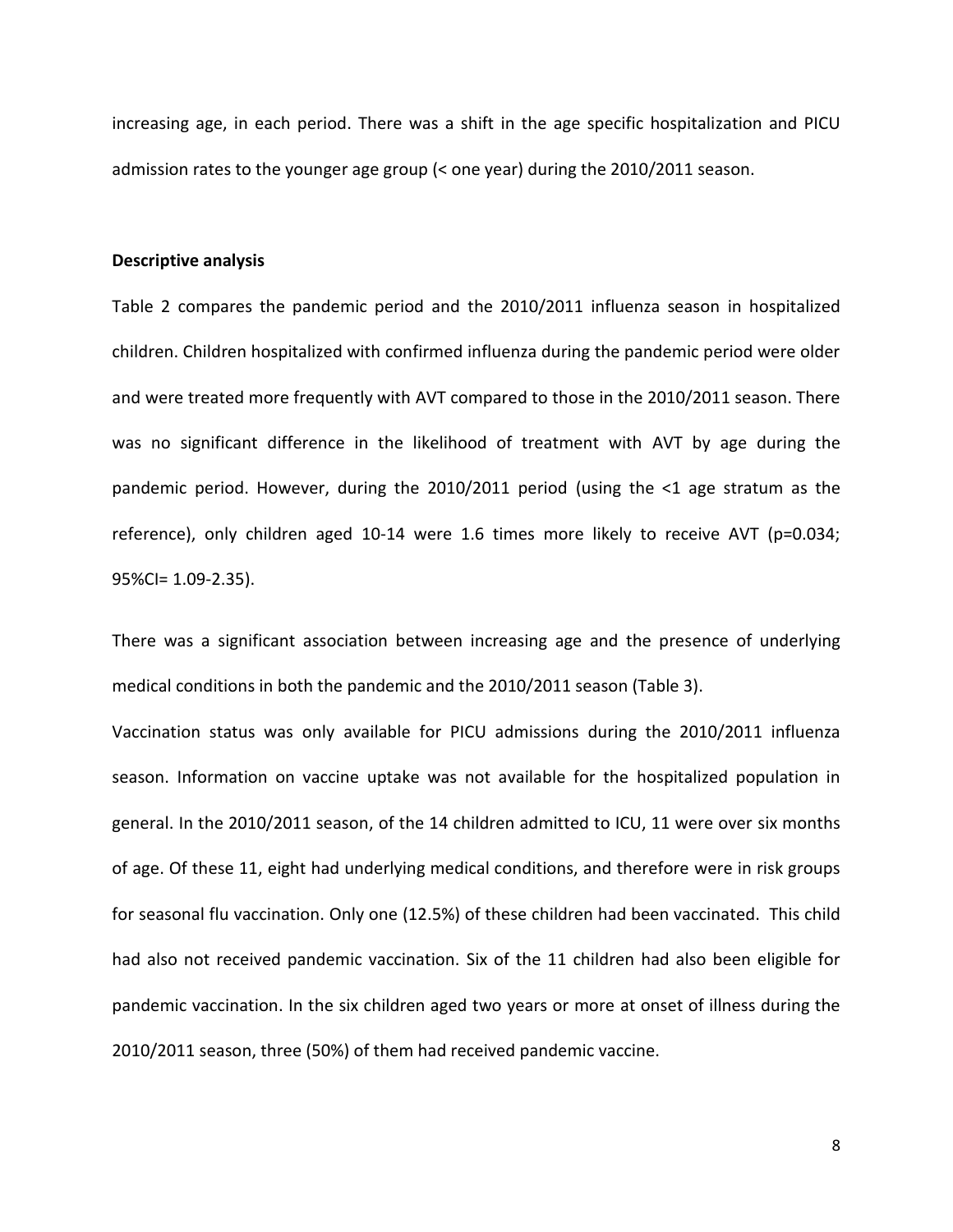#### **PICU clinical course and outcome**

In the analysis of all children admitted to PICU in both study periods; 29 (76.3%) underwent mechanical ventilation, 19 (51%) had Acute Respiratory Distress Syndrome (ARDS) and two (5.6%) had acute kidney injury. Complications included primary influenza viral pneumonia in 29 (80.6%), secondary bacterial pneumonia in eight (22.2%) and sepsis/multiorgan failure in four (11.1%). No child required Extracorporeal Membrane Oxygenation (ECMO) and no child developed myocarditis or encephalitis. The median length of stay (LOS) in PICU was seven days, and three (8.6%) of patients admitted to PICU died. There was no significant difference in the clinical course and outcome between children with and without underlying risk factors.

## **Effect of the number of medical conditions on risk of admission to PICU**

Both univariate and multivariable analysis showed that the risk of being admitted to PICU increased with the number of underlying conditions present (Table 4). After adjustment by age and gender, the risk of being admitted to PICU during the pandemic period was 4.8, 10.91 and 73.12 times higher in children that had one, two, and three or more medical conditions, respectively. The increase in risk with the number of underlying conditions present was similar in the 2010/2011 season.

# **Risk of admission to PICU**

Table 5, shows that during the pandemic, the risk of admission to PICU was lower in males and higher in those with respiratory conditions/asthma, heart conditions, immunological or renal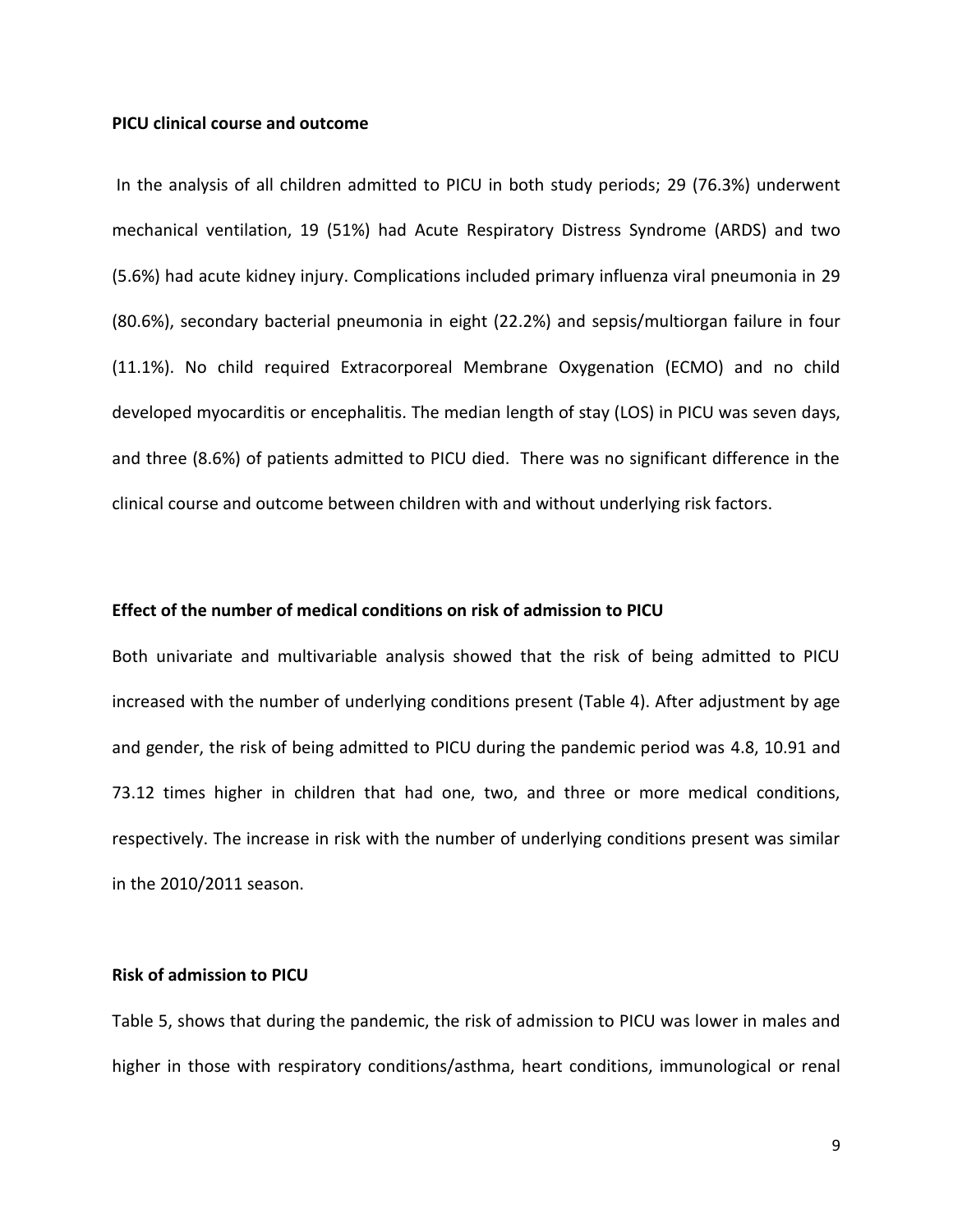conditions. Some of the numbers affected with these conditions were however quite small. Age was not a risk for PICU admission during the pandemic. In the 2010/2011 influenza season, influenza A(H1N1)pdm09 emerged as a risk factor for admission to PICU, with the risk of PICU admission being 7 times higher with A(H1N1)pdm09 than with other flu strains. The majority of these were influenza B (Table 2). The risk of admission was also raised in those with neurological or metabolic conditions. There was no increased risk associated with age or gender.

#### **Discussion**

This is the first detailed comparison of influenza during the pandemic and the 2010/ 2011 season in hospitalized children in Ireland. As there is a national enhanced surveillance system in place, age specific hospitalization, PICU, and mortality rates could be calculated.

In Ireland during the pandemic, children were affected disproportionately, with relative sparing of the older population, similar to findings elsewhere [2]. The 2010/2011 influenza season was shorter but more intense than the pandemic, with a slightly higher overall ILI rate and significant pressure on adult intensive care units [16]. In children the age specific ILI rates were much lower during the 2010/2011 season, but still higher than those recorded in influenza seasons prior to the pandemic. The age specific hospitalization and PICU admission rates were lower for all ages with the exception of children aged less than one year. The lower impact in children during the 2010/2011 season may reflect the effect of interventions such as vaccination, as well as exposure to A(H1N1)pdm09 in the paediatric population. Unfortunately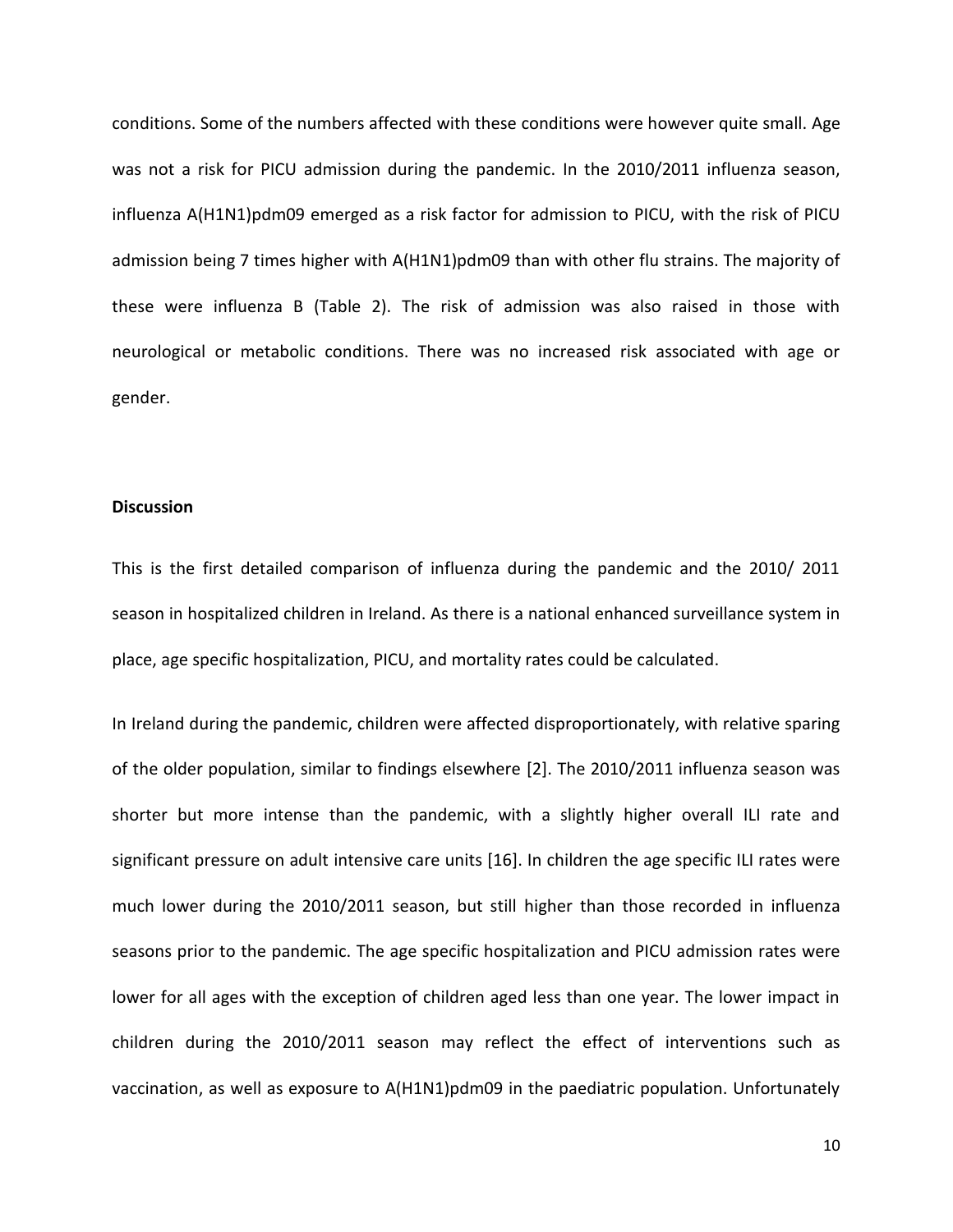there are no Irish sero-epidemiological data which could confirm this. In Ireland, pandemic specific vaccination uptake was high in children; 61.5% in children aged 0-4 years and 53.1% in those aged 5-14 years [17].

Our pandemic hospitalization data showed similarities with other countries: the median age (five years) of children hospitalized was similar to that found in large studies in Canada and Korea, but slightly lower than that found in Japan [18-20]. The proportion (34%) with underlying medical conditions was lower than that seen in some countries, 43% in Germany, and 42% of cases in Australia [5,21], but in line with or higher than other large population based studies (32% in the US, 27.5% in Madrid and 22.4% in Korea) [6, 22-23].The proportion of hospitalized children requiring PICU admission was low at five per cent when compared with that found in Canada and Argentina at 16.8% and 19% respectively, but similar to Australia at 4.6% [6,21,24,28]. It has been noted in previous analyses that Irish data are similar in demographics, admission rates and bed occupancy to those in Australia and New Zealand [25]. However this may also reflect different thresholds for admission to PICU. There were more males than females hospitalized in Ireland during the pandemic, as was found in many other studies [19, 26, 27]. Length of hospital stay was similar during the pandemic and the 2010/2011 season, and also similar to that found in other studies [4, 28].

The presence of medical conditions increased with age, apart from the older age group (10-14 years). This was also found in Germany by Altman in his study of children admitted to PICU, and by Bettinger in Canada, who found that a third of hospitalized children aged less than two years had at least one medical condition versus 72% in older children [18, 29].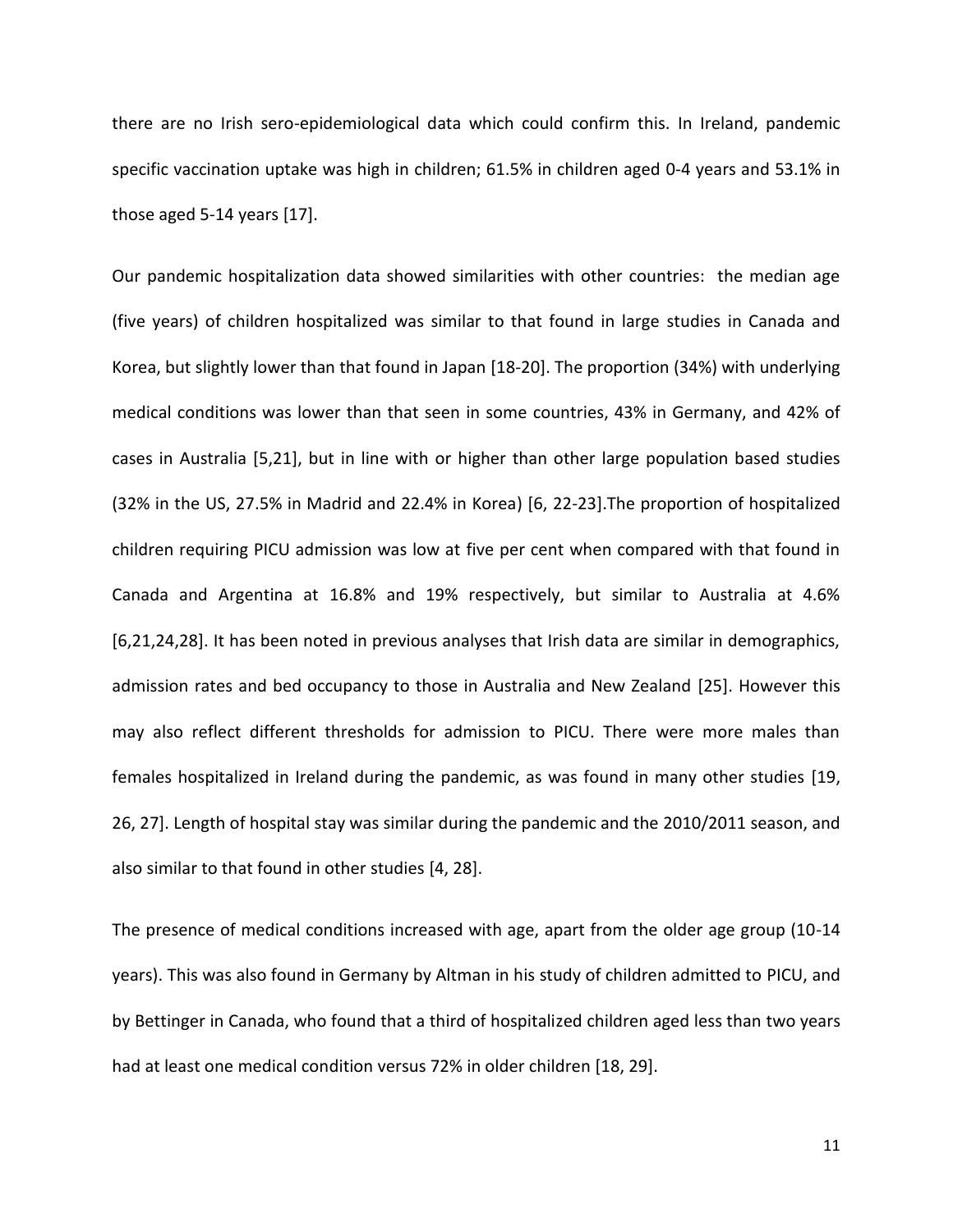Significant differences were observed in the age of those hospitalized between both periods. Post pandemic, hospitalized children were younger. In a sentinel surveillance system for severe influenza in England, they also found that among hospitalized children, there was a shift away from the 5- 14 year age group in the post pandemic season, and an increase in the rate of hospitalization in children aged 0-4 years, with a trend of decreasing hospitalisation rates with increasing age in both periods [9].

Other studies comparing pandemic influenza with previous seasons have found that children admitted with influenza A(H1N1)pdm09 were older than those admitted with seasonal influenza A in the years prior to the pandemic [3,7,8,25,31-33]. Apart from age, no other differences were found in hospitalized and PICU cases during the pandemic and the 2010/2011 season. This was a similar finding to a Canadian study which also found no differences in the proportions requiring PICU or in the mortality rates [28].

Unfortunately, we found an extremely low vaccination uptake among children at high risk in the 2010/2011 season. Only one child in PICU of those eligible for vaccination had been vaccinated. A similar pattern was seen with fatal cases in the US during the 2010/2011 season [33]. Of 74 children who died aged six months or older, and in whom vaccination records were available, 39 had high risk conditions and only one third of these had been vaccinated.

Antivirals were used more frequently during the pandemic than in the 2010/2011 season. This is of concern, as the same recommendations for use were made during both influenza seasons, i.e. to treat all those sick enough to be hospitalized with antivirals. They were promoted strongly to general practitioners, consultants in emergency medicine, and paediatricians. This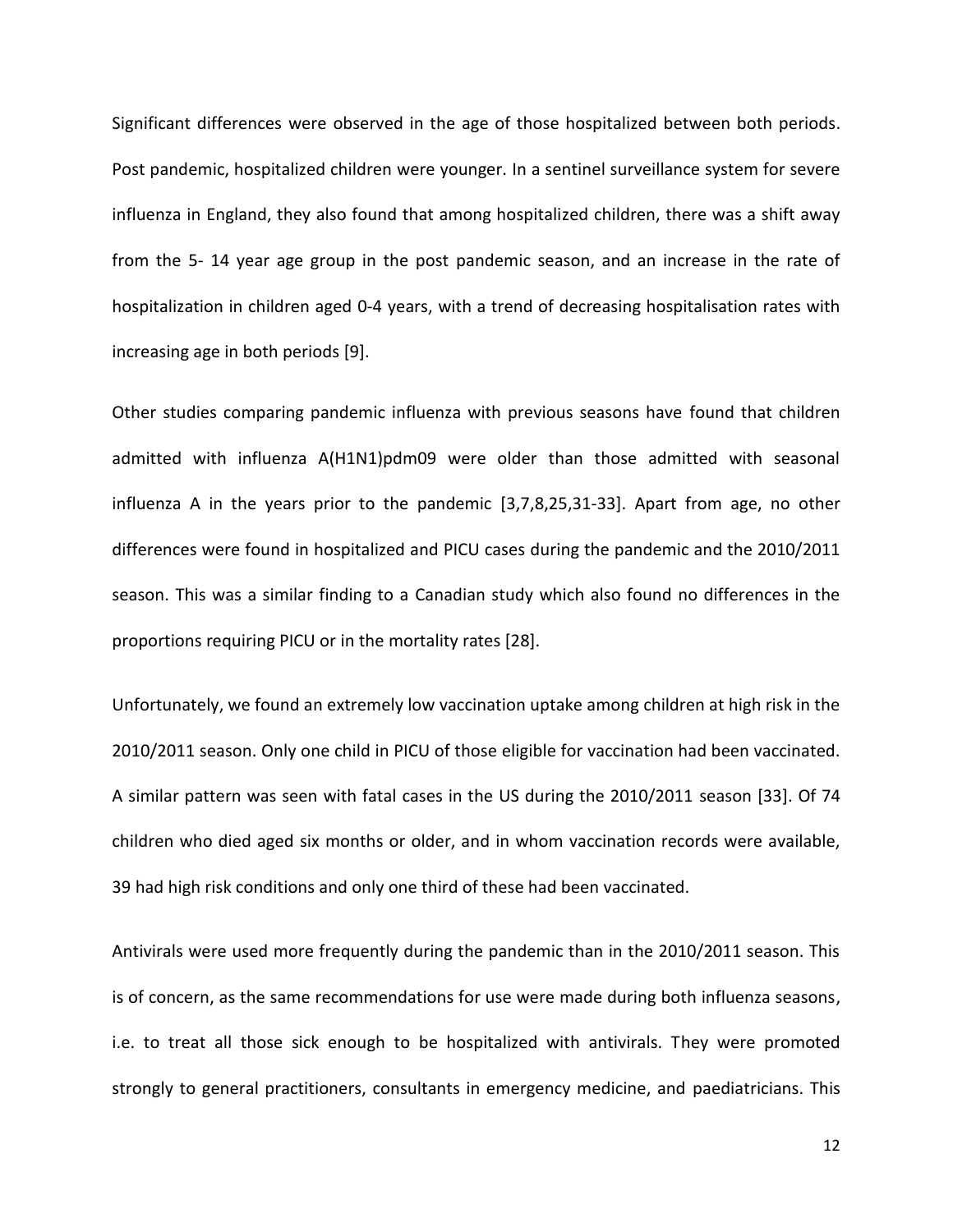has been found elsewhere too. In the US, the use of antivirals in hospitalized children also dropped from 77% to 56% in the post pandemic season [34]. In our study, when use of antivirals was compared by age group, an increase was seen in their use in those aged less than five years of age in the 2010/2011 season versus the pandemic period, whereas in older children, they were less used. This may reflect a welcome heightened awareness of the risk of influenza in younger children, but points to the need to re-emphasize the benefits of antiviral treatment in all hospitalized children. r.

We were able to identify and compare risk factors for admission to PICU with influenza during the pandemic and the 2010/2011 season. During the pandemic, the risk of admission to PICU was higher in female children, and in those with underlying medical conditions. This finding of female predominance is in contrast to previous published studies showing male predominance of severe disease associated with influenza A(H1N1)pdm09 [35-36]. This was not explained by a higher incidence of medical conditions in girls. Age group was not a risk factor for PICU admission. A comparison of pandemic with prior seasonal influenza showed similar findings [7].

During the 2010/2011 season the risk of admission to PICU was higher in those with influenza A(H1N1)pdm09, and in those with underlying medical conditions, but was not higher in females. In a study on seasonal influenza subtypes in children, it was found previously that disease due to influenza A(H3N2) was significantly more severe than that due to influenza A(H1N1) and influenza B [37]. Our findings provide evidence that disease due to influenza A(H1N1)pdm09 is also more severe than that due to influenza B. We also demonstrated a clear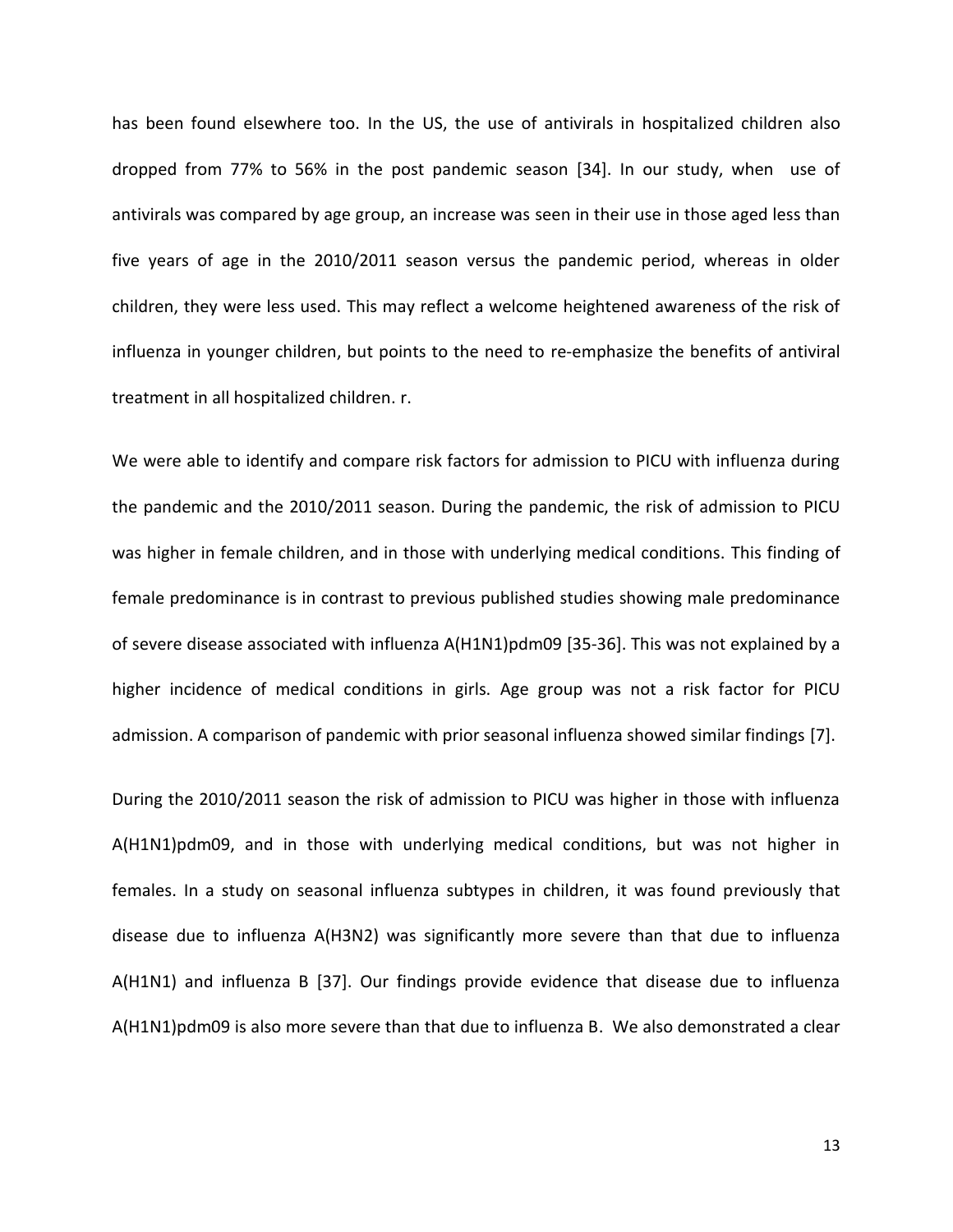incremental relationship between the number of underlying medical conditions and the risk of PICU admission with influenza.

There were some limitations to this study. Not all hospitalized children with influenza might have been clinically suspected or tested and identified, and so the true numbers may be underrepresented. There were some limitations to the data collected. We were unable to capture data on the timing of administration of antivirals, and so we were unable to assess whether the use of antivirals affected risk of admission to PICU. The data on respiratory conditions and asthma were not sufficiently detailed to allow us to separate them out into discrete categories. The numbers overall in PICU were small, and this limited our analysis.

#### **Conclusions and recommendations**

In a large national population based surveillance system, the epidemiology of influenza A(H1N1)pdm09 was described and contrasted with subsequent seasonal influenza. Risk factors for severe illness among hospitalized children with influenza were identified, including the fact that having influenza A(H1N1)pdm09 subtype is a risk factor for PICU admission.

The significantly increased risk of a serious episode of illness in those with underlying conditions, and also the incremental relationship between the number of medical conditions present and the risk of a severe episode present powerful evidence of the importance of targeting vaccination programmes to children with complex underlying medical conditions. These findings should be used to influence and encourage vaccination in these extremely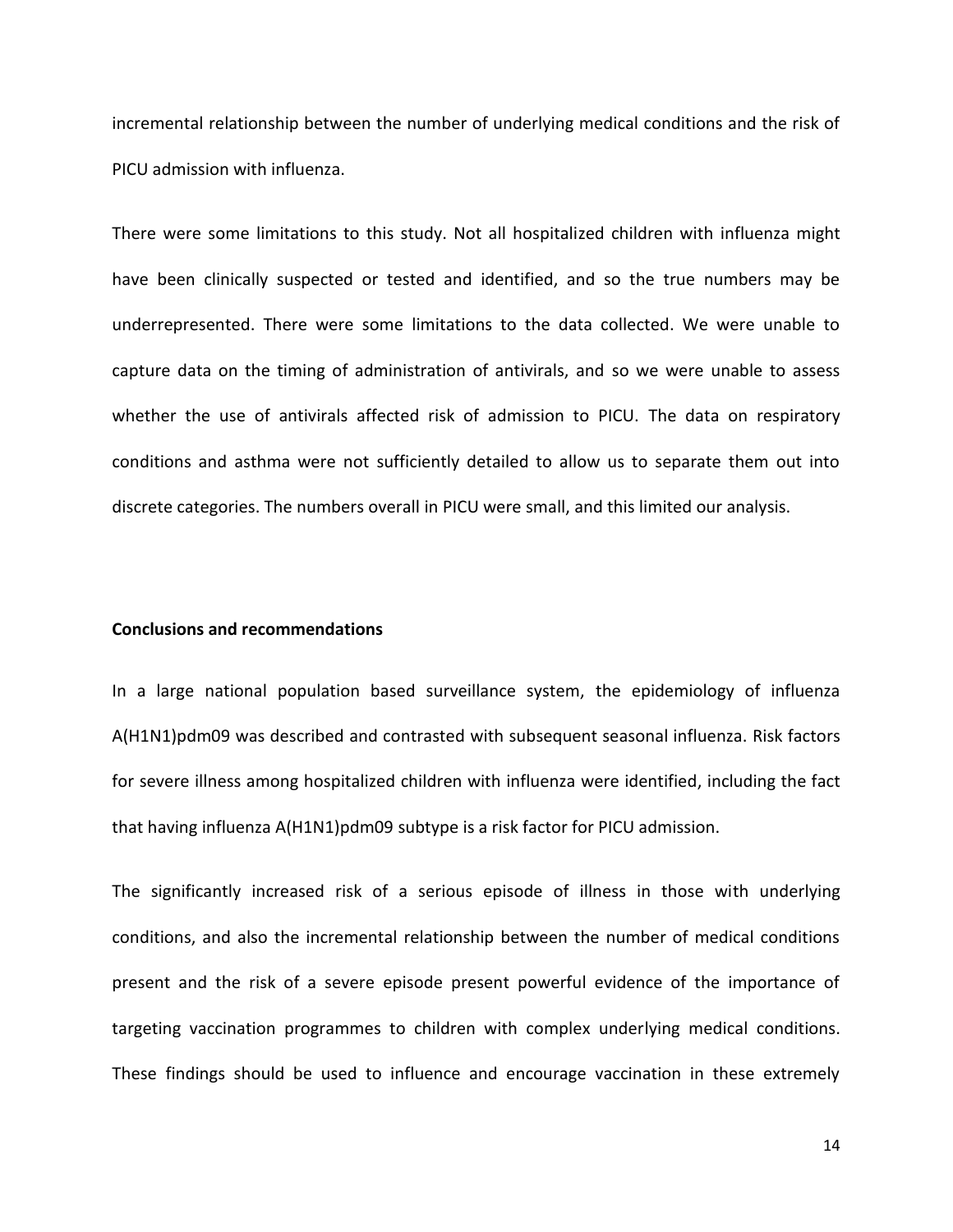vulnerable groups. The findings also reinforce the importance of using antivirals in these children.

The use of antiviral therapy in all hospitalized children should also be promoted, with a focus not only on young children, but also those over five years of age, give our findings.

This study demonstrates that the collaborative efforts of clinicians, intensivists, GPs, public health and surveillance staff in surveillance activities can yield significant new information for action and response.

# **Acknowledgements**

We thank Ajay Oza for his work on the database for patients admitted to PICU, and enabling us to merge this dataset with the national Computerised Infectious Disease Reporting system (CIDR). We thank Sylvanus Fonguh from the Belgian Scientific Institute of Public Health for his advice in statistics. We thank staff in Departments of Public Health, Paediatric Intensive Care Units, General Practitioners in the sentinel GP surveillance scheme, the Irish college of General Practitioners, the National Virus Reference Laboratory, University College Galway, Cork University Hospital, and staff at the Health Protection Surveillance Centre for their contribution to surveillance.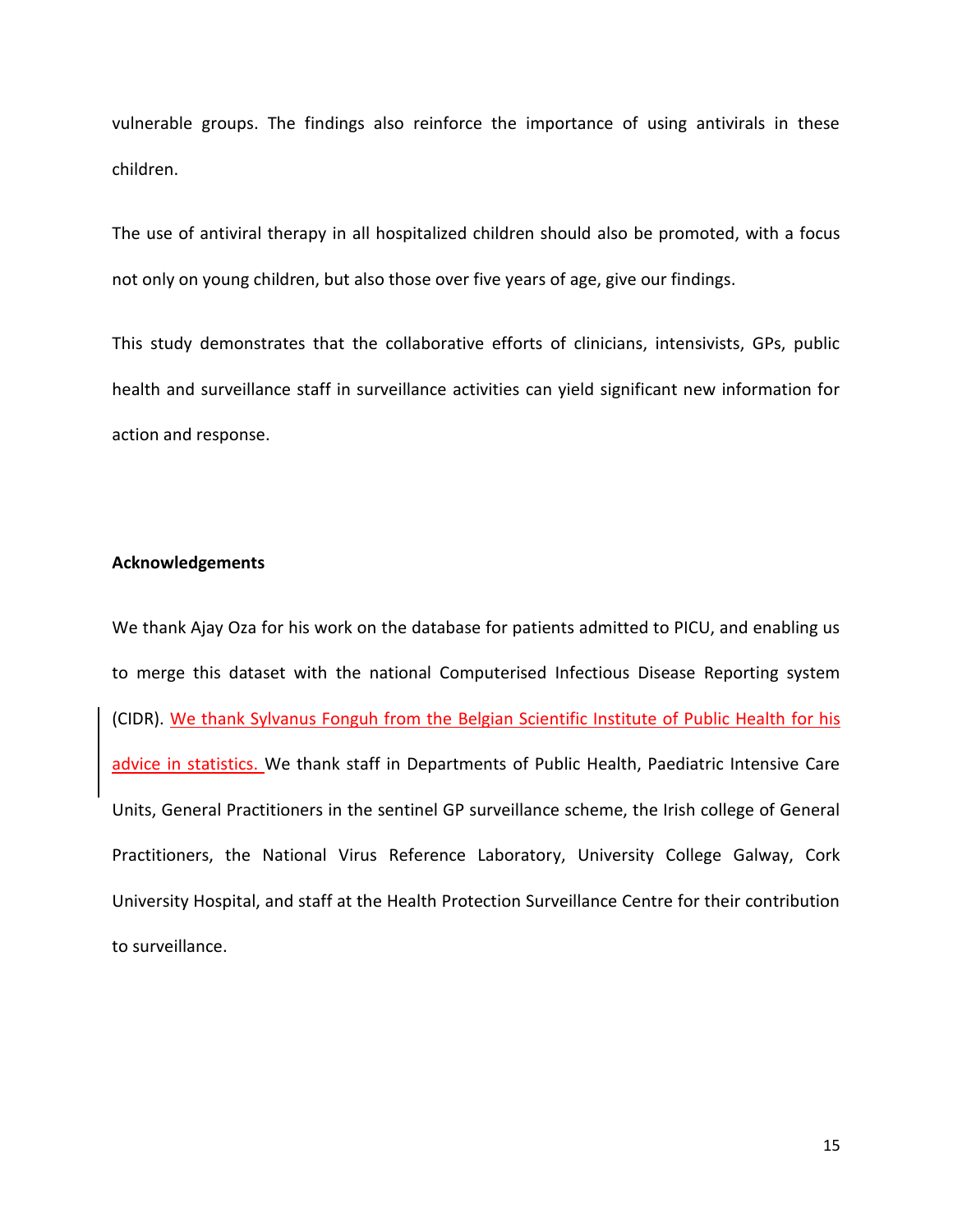# **References**

- 1. [Dawood](http://www.ncbi.nlm.nih.gov/pubmed?term=Dawood%20FS%5BAuthor%5D&cauthor=true&cauthor_uid=19423869) FS, *et al*. Emergence of a novel swine-origin influenza A (H1N1) virus in humans. *New England Journal of [Medicine](http://www.ncbi.nlm.nih.gov/pubmed/19423869)* 2009; **360**: 2605-2615.
- 2. Dawood FS, *et al*. Estimated global mortality associated with the first 12 months of 2009 pandemic influenza A H1N1 virus circulation: a modelling study. *The Lancet Infectious Diseases* 2012; **12**: 687-695.
- 3. Cox CM, *et al*. 2009 pandemic influenza A (H1N1) deaths among children United States, 2009-2010. *Clinical Infectious Diseases* 2011; **52** (Suppl. 1):S69-S74.
- 4. Stein M, *et al*. Hospitalization of children with influenza A(H1N1) virus in Israel during the 2009 outbreak in Israel: a multicenter survey. *Archives of Pediatrics and adolescent Medicine* 2010; **164**: 1015-1022.
- 5. Health Service Executive Immunisation Website. Pandemic (H1N1) 2009 influenza. It stops with you. Frequently asked questions for health professionals. 2010 Jan <http://www.immunisation.ie/en/HealthcareProfessionals/PandemicCampaign2009/>. Accessed 13<sup>th</sup> November 2012.
- 6. Gordon R, *et al*. Pediatric hospitalisations associated with 2009 Pandemic Influenza (H1N1) in Argentina. *New England Journal of Medicine* 2010; **362**: 45-55.
- 7. Morris SK, *et al*. A retrospective cross-sectional study of risk factors and clinical spectrum of children admitted to hospital with pandemic H1N1 influenza as compared to influenza A. *British Medical Journal Open.* Published online 11 March 2012. doi:10.1136/bmjopen-2011-000310.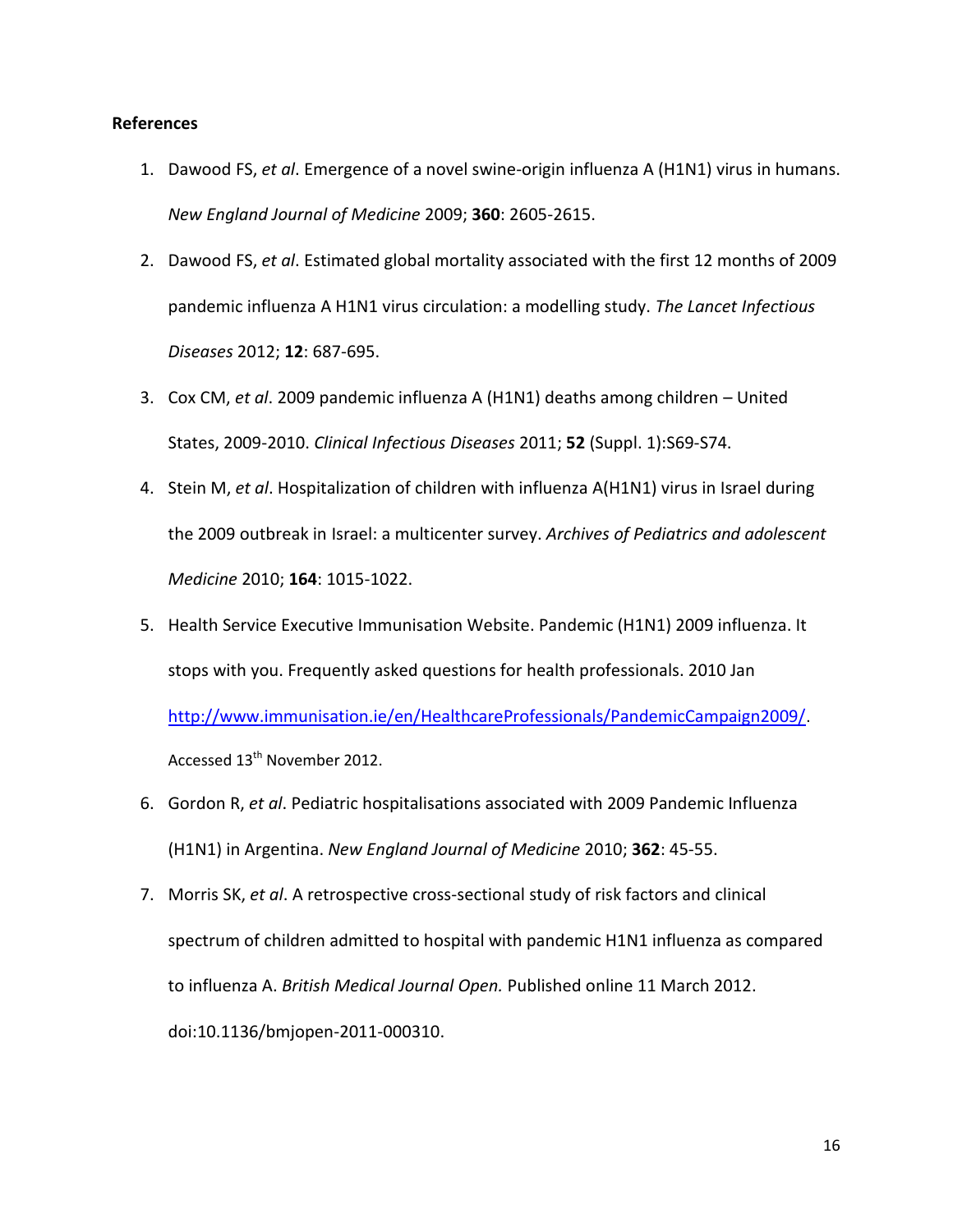- 8. Engelhard D, *et al*. Increased extent of and risk factors for pandemic (H1N1) 2009 and seasonal influenza among children, Israel. *Emerging Infectious Diseases* 2011; **17**: 1740- 1743.
- 9. Bolotin S, *et al*. A new sentinel surveillance system for severe influenza in England shows a shift in age distribution of hospitalised cases in the post-pandemic period. *Public Library of Science one* Published online 23 January 2012. doi:10.1371/journal.pone.0030279.
- 10. Mytton OT, Rutter PD, Donaldson LJ. Influenza A(H1N1)pdm09 in England, 2009 to 2011: a greater burden of severe illness in the year after the pandemic than in the pandemic year. *Eurosurveillance*. Published online 5 April 2012. pii: 20139.
- 11. Altmann M, *et al*. Unchanged severity of influenza A(H1N1)pdm09 infection in children during first postpandemic season. *Emerging Infectious Diseases.* Published online 9 November 2012*.* doi: 10.3201/eid1811.120719.
- 12. Cullen G, *et al*. Surveillance of the first 205 confirmed hospitalised cases of pandemic H1N1 influenza in Ireland, 28 April – 3 October 2009. *Eurosurveillance.* Published online 5 November 2009. pii: 19389.
- 13. Carr M, *et al*. Development of a real-time RT-PCR for the detection of swine-lineage influenza A (H1N1) virus infections. *Journal of Clinical Virology*. 2009; **45**: 196-199.
- 14. Hosmer DW, Lemeshow S: Applied Logistic Regression. New York: Wiley; 2000
- 15. The Irish Statute Book (Government of Ireland). Infectious Diseases Regulations 1981. S.I. No. 390 of 1981. Available at: <http://www.irishstatutebook.ie/1981/en/si/0390.html>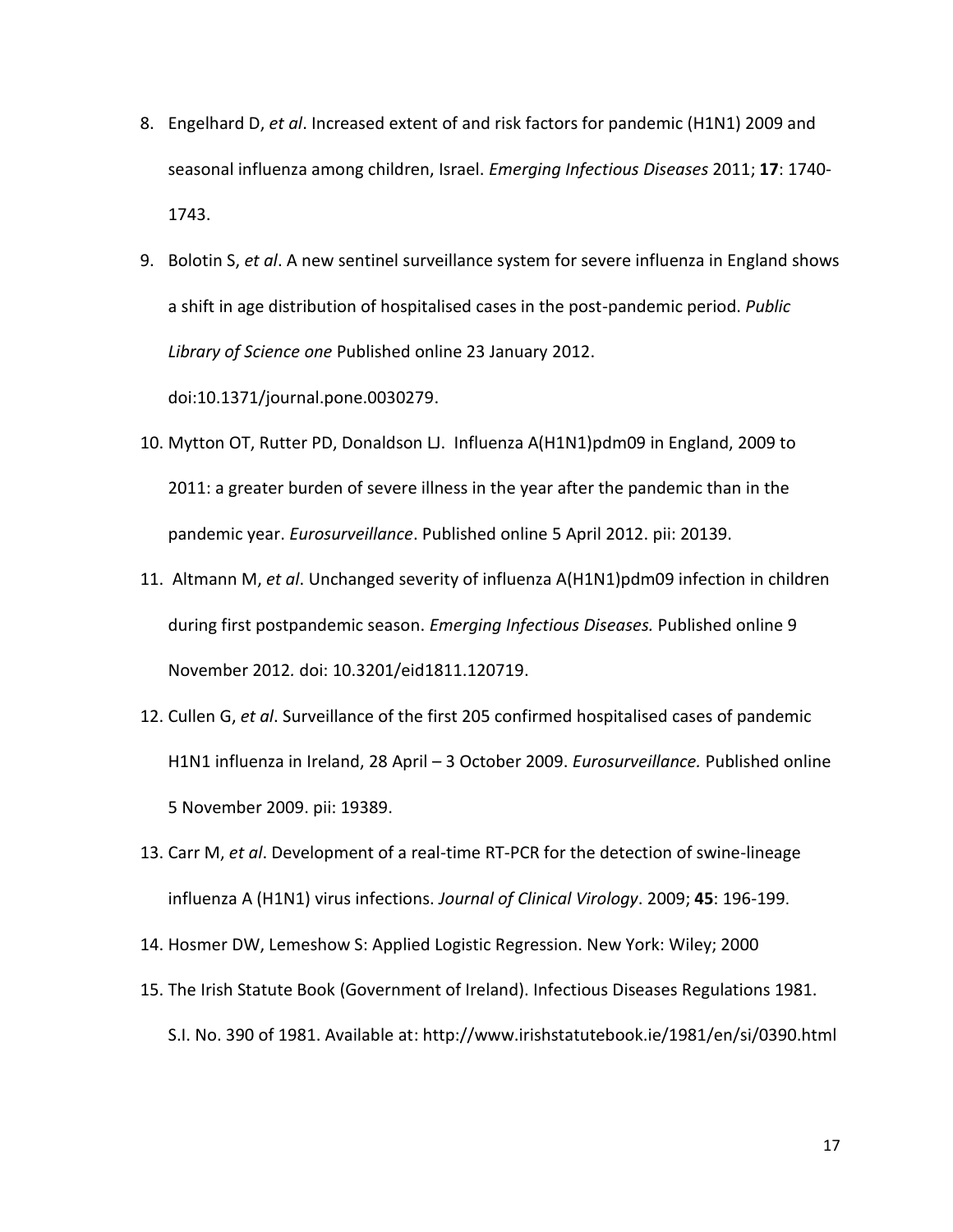16. Domegan, L *et al.* Epidemiology of influenza in Ireland for the 2010/2011 influenza season. Epi-insight. 2011; 12.

[http://ndsc.newsweaver.ie/epiinsight/dobfuin7on4?a=1&p=18519315&t=17517774.](http://ndsc.newsweaver.ie/epiinsight/dobfuin7on4?a=1&p=18519315&t=17517774) Accessed 10 July 2013.

17. Cotter S, *et al*. National Summary of Influenza pandemic (H1N1) 2009 vaccination in Ireland – provisional data. *Epi insight*

<http://ndsc.newsweaver.ie/epiinsight/viz7qx9a6lrqkeph6tk9uv>. Accessed 13 November 2012.

- 18. Bettinger JA, *et al*. Pandemic influenza in Canadian children: a summary of hospitalized pediatric cases. *Vaccine* 2010; **28**: 3180-3184.
- 19. Costello BE, *et al*. Pandemic H1N1 Influenza in the Pediatric Emergency Department: A Comparison With Previous Seasonal Influenza Outbreaks. *Annals of Emergency Medicine* 2010; **56** (6): 643-648.
- 20. Kobayashi M, *et al*. Pediatric hospitalizations with influenza A infection during the 2009- 2010 pandemic in five hospitals in Japan. *Pediatrics international* 2012; **54**: 613-8.
- 21. Larcombe P, *et al*. Pandemic (H1N1) 2009: a clinical spectrum in the general paediatric population. *Archives of disease in childhood* 2011; **96**: 96-98.
- 22. Ko J.H., *et al*. Characteristics of Hospitalized Children with 2009 Pandemic Influenza A (H1N1): A Multicenter Study in Korea. Journal of Korean Medical Science. 2012 Apr;27(4):408-15
- 23. Del Rosal T, *et al*. Pandemic H1N1 influenza-associated hospitalizations in children in Madrid, Spain. Influenza and other Respiratory viruses. 2011 Nov;5(6):e544-51.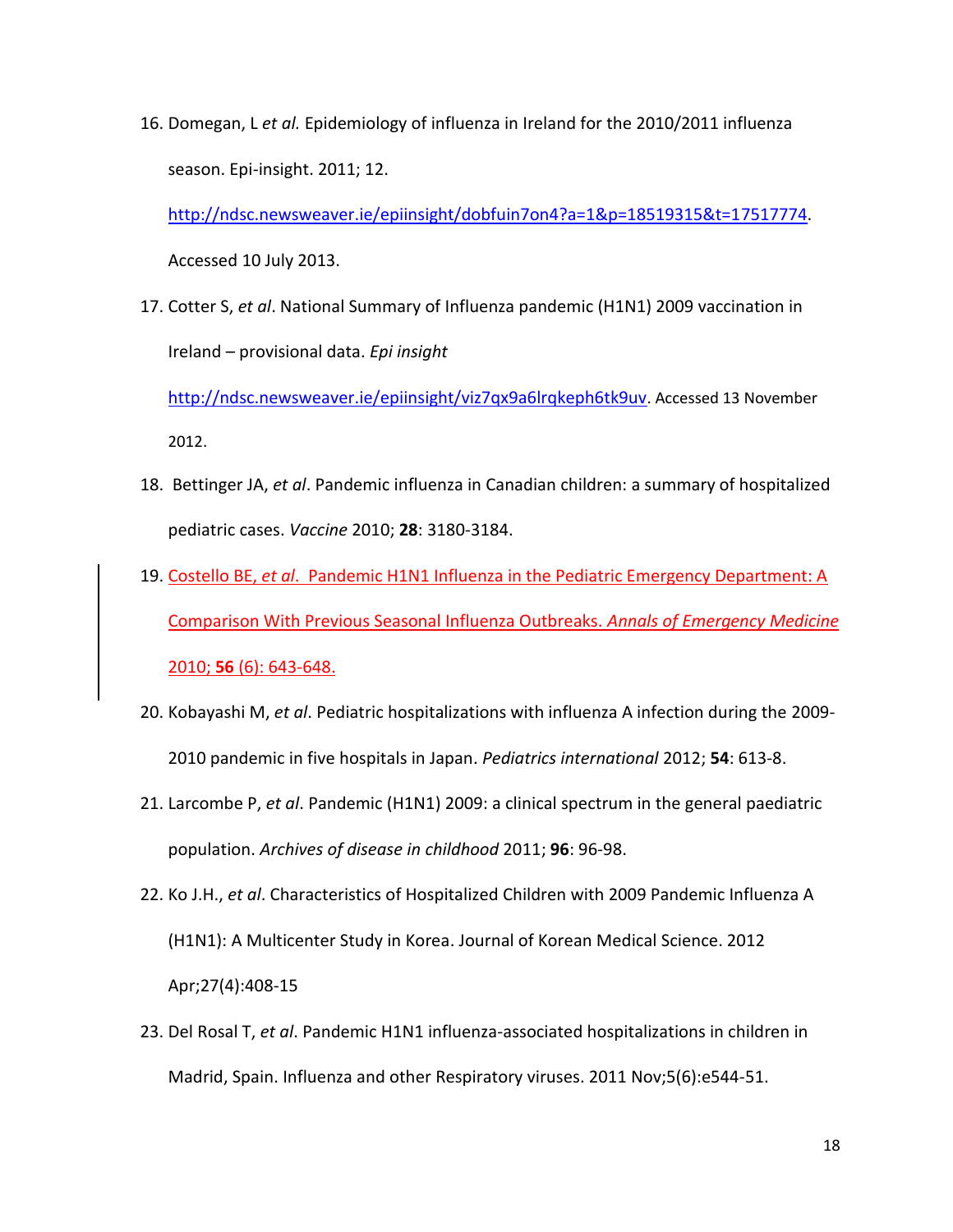- 24. O'Riordan S, *et al*. Risk factors and outcomes among children admitted to hospital with pandemic H1N1 influenza. *Canadian Medical Association journal* 2010; **182**: 39-44.
- 25. Nicolay N, *et al*. Epidemiology, clinical characteristics and resource implications of pandemic (H1N1) 2009 in intensive care units in Ireland. *Critical care and resuscitation* 2010; **12**: 255-261.
- 26. Wieching A, *et al*. Clinical characteristics of pediatric hospitalizations associated with 2009 pandemic influenza a(H1N1) in Bavaria, Germany. BMC research notes 2012; **5**: 304.
- 27. Çiftçi E, *et al*. Clinical and epidemiological features of Turkish children with 2009 pandemic influenza A (H1N1) infection: experience from multiple tertiary paediatric centres in Turkey. *Scandinavian journal of infectious diseases* 2011; **43**: 923-929.
- 28. Tran D, *et al*. Comparison of children hospitalised with seasonal versus pandemic influenza A, 2004-2009. *Pediatrics* 2012; **130**: 397-406.
- 29. Altmann M, et al. Severe cases of pandemic (H1N1) 2009 in children, Germany. *Emerging infectious diseases* 2011; **17**: 186-192.
- 30. Blumental S, *et al*. Pandemic A/H1N1v influenza 2009 in hospitalized children: a multicenter Belgian survey. *BMC infectious diseases* 2011; **11**: 313.
- 31. Van Zwol A, *et al*. Clinical features of a Dutch cohort of critically ill children due to the 2009 new influenza A H1N1 pandemic. *Clinical pediatrics* 2011; **50**: 69-72.
- 32. Bagdure D, *et al*. Hospitalized children with 2009 pandemic influenza A (H1N1): comparison to seasonal influenza and risk factors for admission to the ICU. *Public Library of Science one*. Published online 15 December 2010. doi[:10.1371/journal.pone.0015173.](http://dx.doi.org/10.1371%2Fjournal.pone.0015173)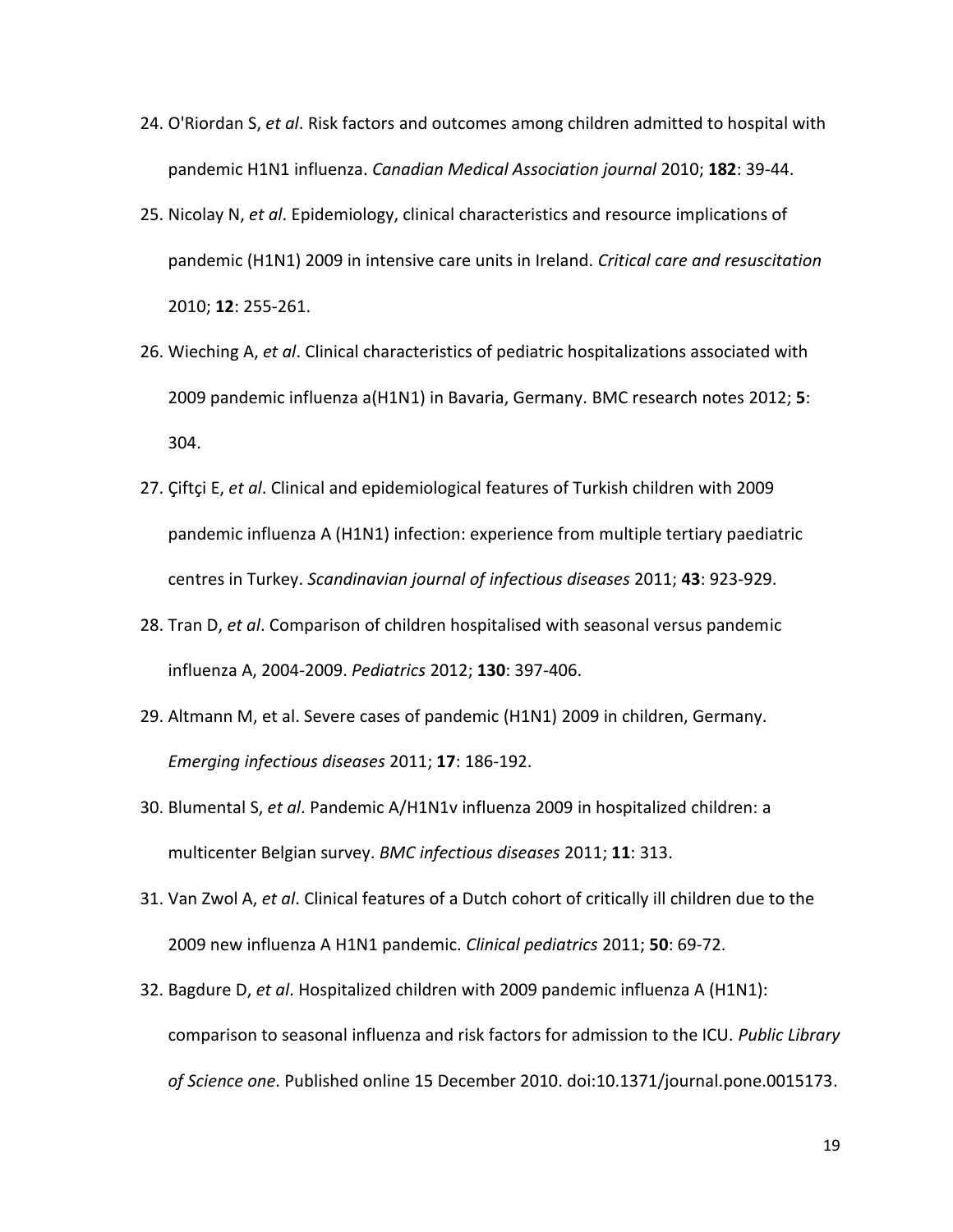- 33. Centers for Disease Control and Prevention (CDC). Influenza-associated pediatric deaths- -United States, September 2010-August 2011. *MMWR Morbidity and mortality weekly report* 2011; 60: 1233-1238.
- 34. Garg S, *et al*. Reduced influenza antiviral treatment among children and adults hospitalised with laboratory confirmed influenza infection in the year after the 2009 pandemic. *Clinical Infectious diseases*. Published online 27 April 2012. doi: 10.1093/cid/cis442
- 35. Xu C, *et al.* (2013) Characteristics of Hospitalized Cases with Influenza A (H1N1)pdm09 Infection during First Winter Season of Post-Pandemic in China. PLoS ONE 8(2): e55016. doi:10.1371/journal.pone.0055016
- 36. Choi WI, *et al.* Male predominance of pneumonia and hospitalization in pandemic influenza A (H1N1) 2009 infection. [Indian J Med Res.](http://www.ncbi.nlm.nih.gov/pubmed/22664503) 2012 Apr;135(4):534-7.
- 37. Esposito S, *et al*. Clinical and socioeconomic impact of different types and subtypes of seasonal influenza viruses in children during influenza seasons 2007/2008 and 2008/2009. *BMC Infectious diseases.* Published online 12 October 2011. doi: 10.1186/1471-2334-11-271.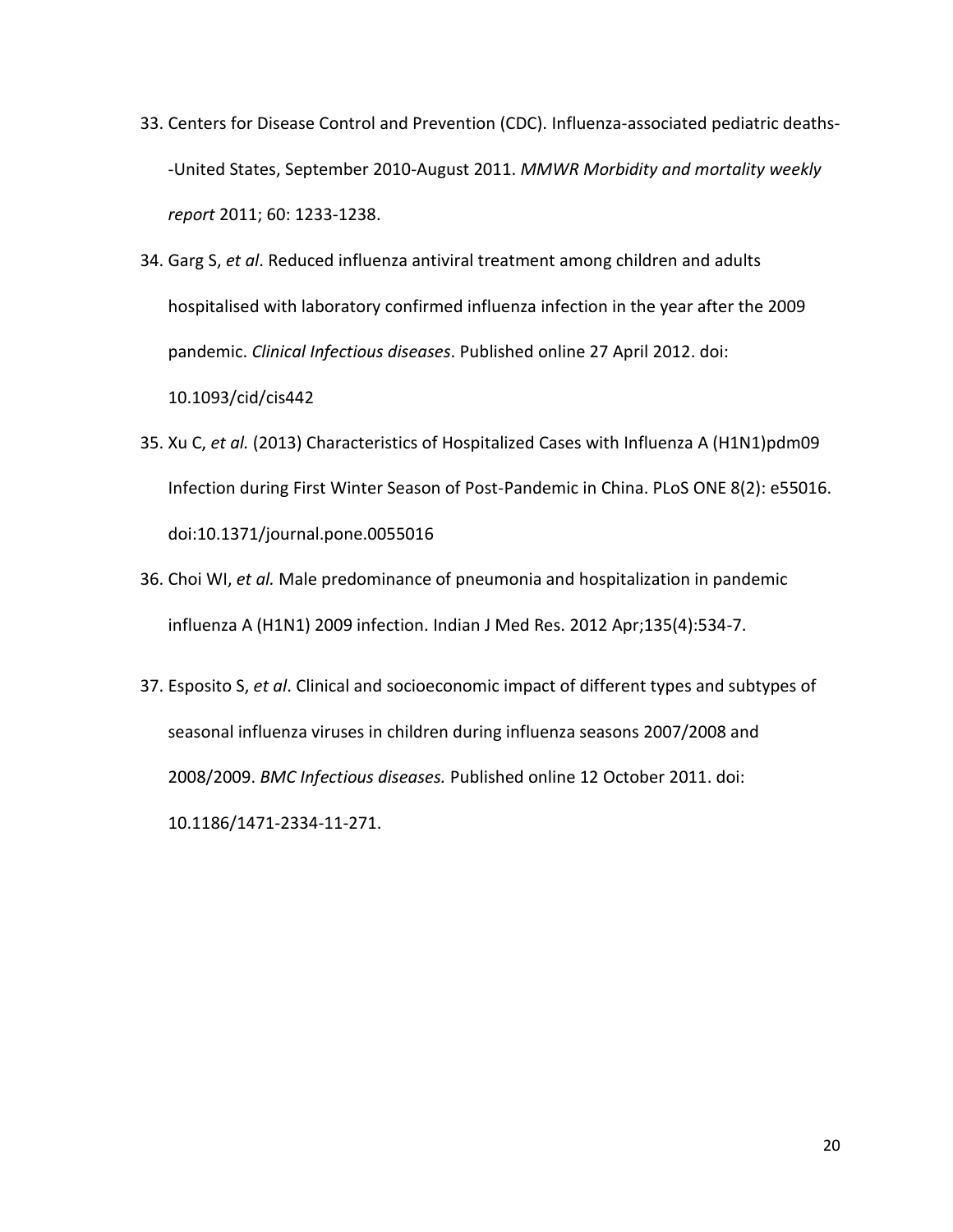**Table 1:** Age specific, hospitalization Paediatric Intensive Care Unit (PICU) admission and mortality rates (per 100,000 population) for laboratory confirmed cases, by pandemic period and 2010/2011 season, Ireland.

| <b>Years of</b><br>age |          | Hospitalized |              | In PICU   | Influenza deaths |           |  |  |
|------------------------|----------|--------------|--------------|-----------|------------------|-----------|--|--|
|                        | Pandemic | 2010/2011    | Pandemic     | 2010/2011 |                  | 2010/2011 |  |  |
| ${<}1$                 | 93.9     | 98.1         | 5.5          | 8.3       | $\boldsymbol{0}$ | $\pmb{0}$ |  |  |
| $1 - 4$                | 58.5     | 41.2         | 4.2          | 2.1       | $\boldsymbol{0}$ | 0.7       |  |  |
| $5-9$                  | 47.4     | 16.5         | 1.6          | 0.3       | 0.6              | $\pmb{0}$ |  |  |
| $10 - 14$              | 31.7     | 12.6         | $\mathbf{1}$ | 0.3       | 0.3              | $\pmb{0}$ |  |  |

*Rate calculated using Central Statistics Office Population Census: 2011*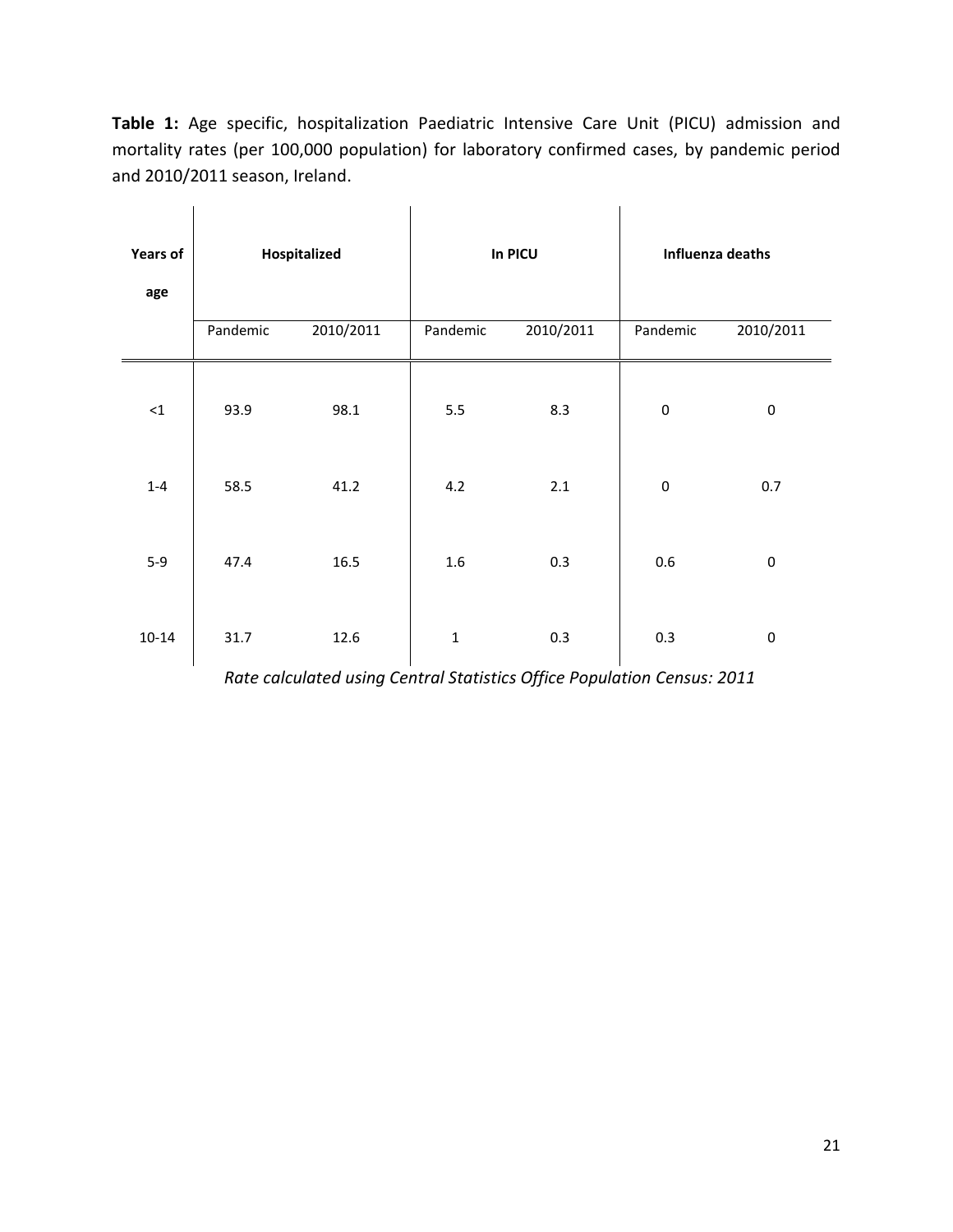**Table 2:** Demographic characteristics, length of stay in hospital, outcome, and underlying medical conditions in hospitalized children and children in Paediatric Intensive Care Units, by period in Ireland

|                                | <b>Pandemic period</b><br>$(n=482)$ | 2010/2011 influenza<br>season (n=279) | $\boldsymbol{p}$ |
|--------------------------------|-------------------------------------|---------------------------------------|------------------|
|                                | n (%)                               | n (%)                                 |                  |
| Age                            |                                     |                                       |                  |
| Median (min-max)               | $5(0-14)$                           | $2(0-14)$                             | < 0.001          |
| Age group                      |                                     |                                       |                  |
| $<$ 1                          | 71(14.7)                            | 77 (27.6)                             |                  |
| $1 - 4$                        | 163 (33.8)                          | 111 (39.8)                            | < 0.001          |
| $5-9$                          | 152(31.5)                           | 53 (19)                               |                  |
| $10 - 14$                      | 96 (19.9)                           | 38 (13.6)                             |                  |
| Gender <sup>'</sup>            |                                     |                                       |                  |
| Male                           | 291 (60.6)                          | 150 (53.8)                            | 0.07             |
| Female                         | 189 (39.4)                          | 129 (46.2)                            |                  |
| Influenza type/subtype         |                                     |                                       |                  |
| A                              | <b>NA</b>                           | 23(8.2)                               |                  |
| A (H1N1)pdm09                  | 482 (100)                           | 158 (56.6)                            | < 0.001          |
| A(H3)                          | <b>NA</b>                           | 2(0.7)                                |                  |
| B                              | <b>NA</b>                           | 96 (34.4)                             |                  |
| $\text{LOS}^+$                 |                                     |                                       |                  |
| Mean                           | 4.15                                | 4.15                                  |                  |
| Median (Min-max)               | $2(0-79)$                           | $3(1-35)$                             | 0.99             |
| <b>Admitted to PICU</b>        | 24(5.0)                             | 14(5.0)                               | 0.98             |
| Outcome <sup>#</sup>           |                                     |                                       |                  |
| Death                          | 3(0.6)                              | 2(0.7)                                | 0.88             |
| <b>Presence of any medical</b> |                                     |                                       |                  |
| condition <sup>§</sup>         | 154 (33.6)                          | 79 (34.5)                             | 0.82             |
| <b>Specific medical</b>        |                                     |                                       |                  |
| condition                      |                                     |                                       |                  |
| Respiratory and/or             | 73 (18.6)                           | 34 (16.2)                             | 0.46             |
| Asthma                         |                                     |                                       |                  |
| Heart                          | 18 (4.6)                            | 12 (5.8)                              | 0.53             |
| Metabolic                      | 12(3.1)                             | 3(1.4)                                | 0.23             |
| Immunological                  | 24(6.2)                             | 7(3.3)                                | 0.14             |
| Hepatic                        | 5(1.3)                              | 4(2.0)                                | 0.52             |
| Neurological                   | 33 (6.8)                            | 20(7.2)                               | 0.87             |

**Total hospitalization (N=761)**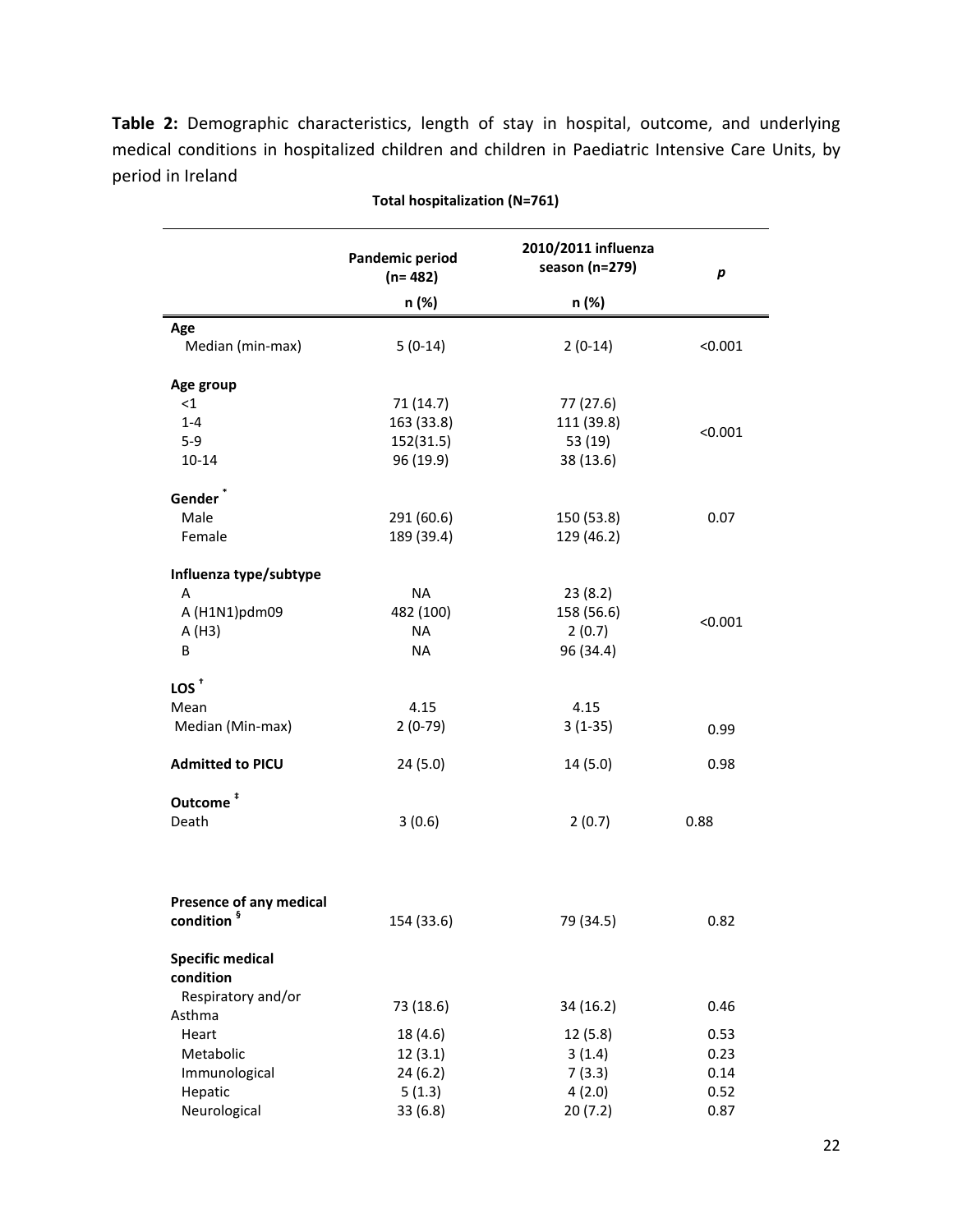| Renal                                                 | 5(1.3)     | 4(2.0)     | 0.52    |
|-------------------------------------------------------|------------|------------|---------|
| <b>Presence of medical</b><br>conditions <sup>§</sup> |            |            |         |
| No medical condition                                  | 304 (66.4) | 150 (65.5) |         |
| 1 medical condition                                   | 117 (25.5) | 65 (28.4)  |         |
| 2 medical conditions                                  | 27(5.9)    | 13(5.7)    | 0.33    |
| $\geq$ 3 medical conditions                           | 10(2.2)    | 1(0.4)     |         |
| On Antiviral treatment "                              | 285 (67.7) | 77 (38.9)  | < 0.001 |

\* n = 480 for total hospitalization in the pandemic period

 $^{\dagger}$  n = 480 for total hospitalization in the pandemic period and n = 217 for total hospitalization in the 2010/2011 influenza season

‡ n = 378 for total hospitalization in the pandemic period and n = 277 for total hospitalization in the 2010/2011 influenza season

 ${}^{\$}$ n = 458 for total hospitalization in the pandemic period and n = 228 for total hospitalization in the 2010/2011 influenza season

 $^{\parallel}$  n = 18 for in PICU in the pandemic period and n = 11 for in PICU in the 2010/2011 influenza season NA: Not Applicable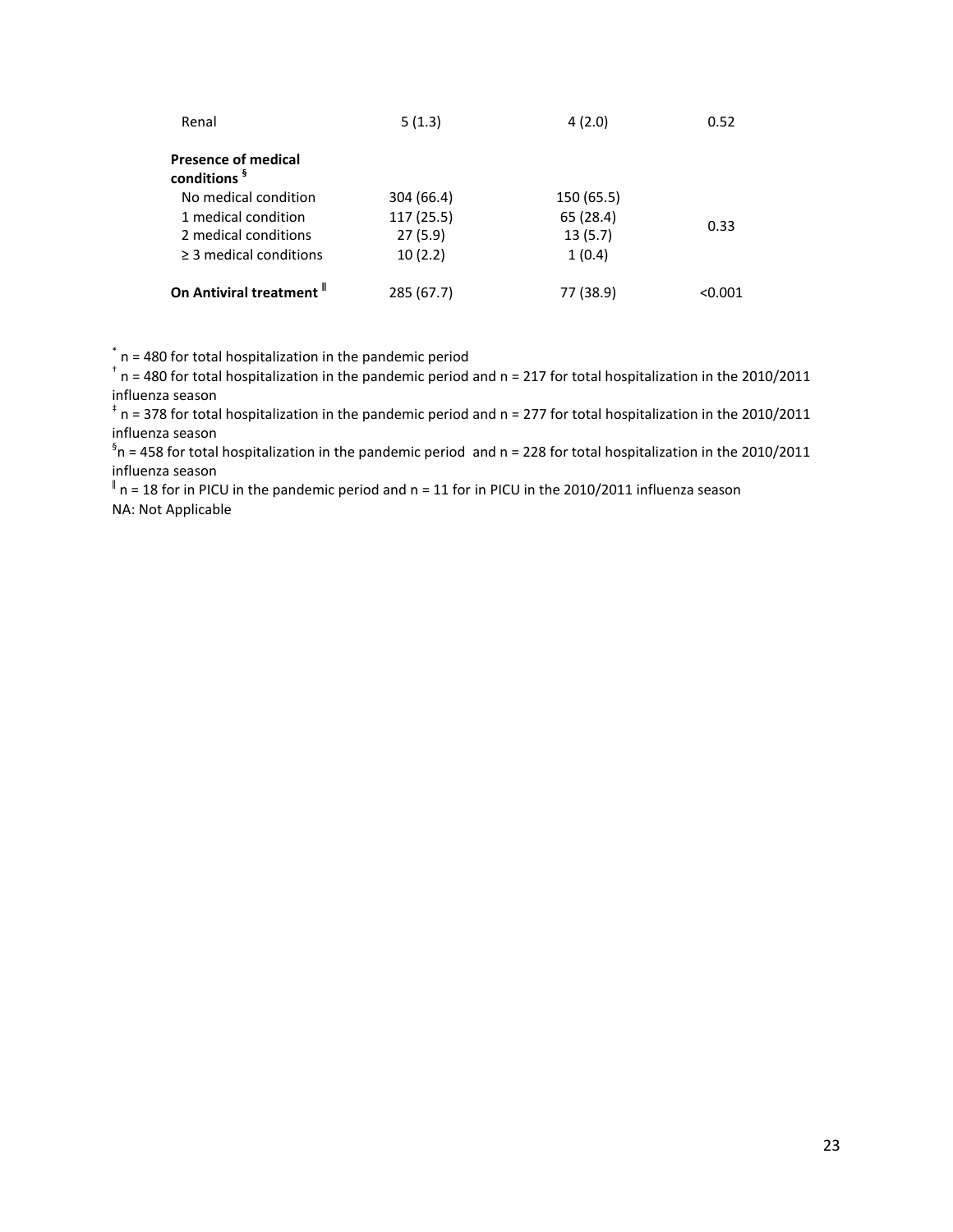**Table 3:** Relationship between a) age and presence of underlying medical conditions, or b) being on antiviral treatment, for all hospitalized children during the pandemic and 2010/2011 season, Ireland

|                 |                                        |      |                                           | Having any underlying<br>medical conditions (N=233) |      | Received antiviral treatment (N=362) |                                           |                                                        |      |      |
|-----------------|----------------------------------------|------|-------------------------------------------|-----------------------------------------------------|------|--------------------------------------|-------------------------------------------|--------------------------------------------------------|------|------|
| Years<br>of age | Pandemic<br><b>Period</b><br>$(n=154)$ |      | 2010/2011<br>influenza season<br>$(n=79)$ |                                                     | р    |                                      | Pandemic period <sup>#</sup><br>$(n=285)$ | 2010/2011<br>influenza season <sup>9</sup><br>$(n=77)$ | P    |      |
|                 | n                                      | %    | N                                         | %                                                   |      | n                                    | %                                         | n                                                      | %    |      |
| $\leq$ 1        | 14                                     | 9.1  | 16                                        | 20.3                                                |      | 38                                   | 13.3                                      | 16                                                     | 20.8 |      |
| $1 - 4$         | 48                                     | 31.2 | 29                                        | 36.7                                                |      | 101                                  | 35.4                                      | 32                                                     | 41.6 |      |
| $5-9$           | 59                                     | 38.2 | 22                                        | 27.8                                                | 0.04 | 94                                   | 33.0                                      | 14                                                     | 18.2 | 0.06 |
| $10 - 14$       | 33                                     | 21.4 | 12                                        | 15.2                                                |      | 52                                   | 18.2                                      | 15                                                     | 19.5 |      |
|                 |                                        |      |                                           |                                                     |      |                                      |                                           |                                                        |      |      |

 $^*$  the p value for differences of having medical conditions among age groups within the Pandemic period is p=0.02<br><sup>†</sup> the p value for differences of having medical conditions among age groups within the 2010/2011 influe

‡ the p value for differences of having received antiviral treatment among age groups within the Pandemic period is p=0.56

**§** the p value for differences of having received antiviral treatment among age groups within the 2010/2011 influenza season is p=0.09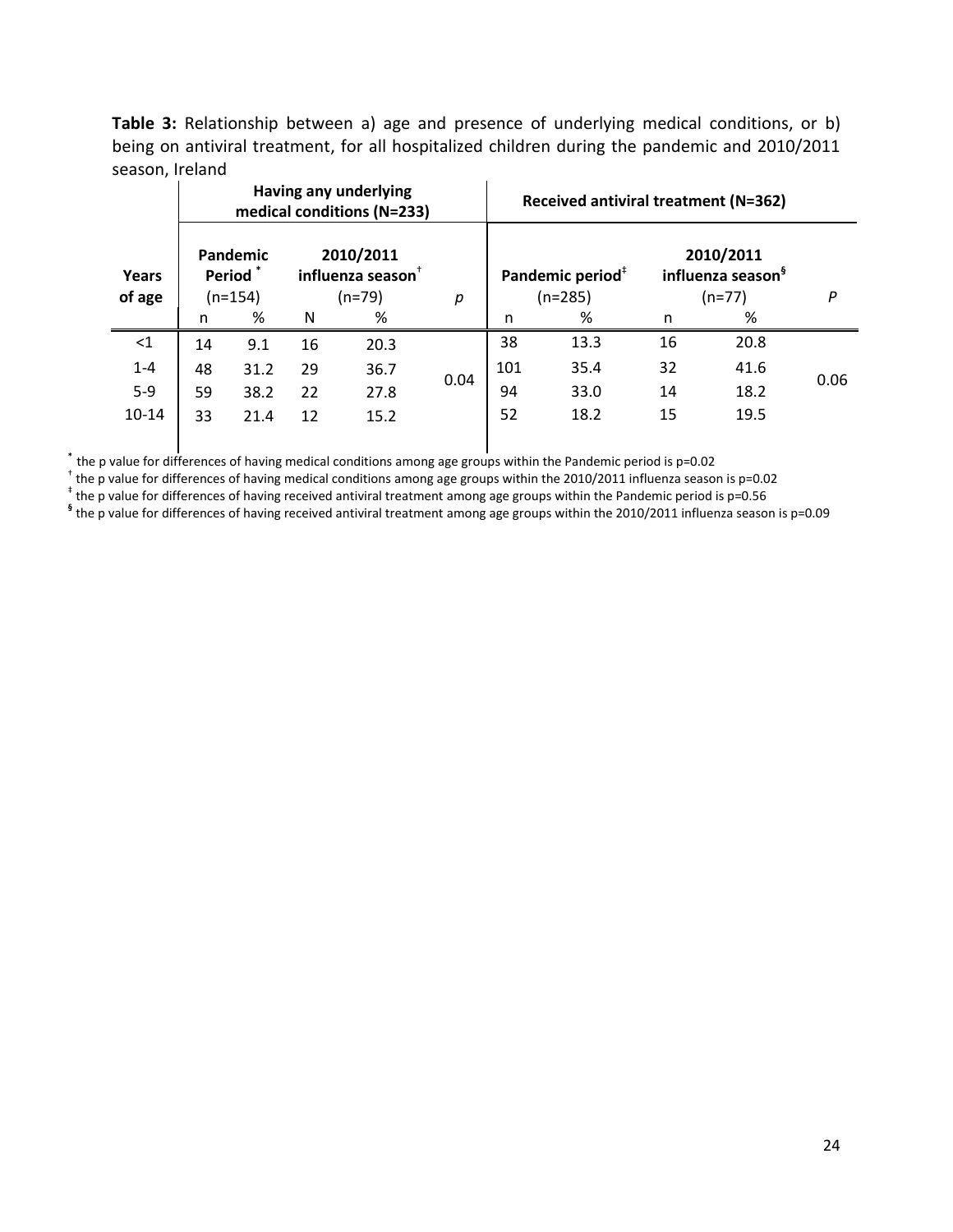**Table 4:** Univariate and multivariate analysis of the effect of the number of medical conditions on risk of admission to PICU, for hospitalized children during the Pandemic and 2010/2011 season (n=687), Ireland.

|                                                     |     | <b>Univariate</b> |                            |               |              |                             |       |                |                 |         | Multivariable* |                          |         |            |  |  |  |
|-----------------------------------------------------|-----|-------------------|----------------------------|---------------|--------------|-----------------------------|-------|----------------|-----------------|---------|----------------|--------------------------|---------|------------|--|--|--|
| Variable (Reference)                                |     |                   | Pandemic period<br>(n=428) |               |              | 2010/2011 season<br>(n=279) |       |                | Pandemic period |         |                | 2010/2011 season         |         |            |  |  |  |
|                                                     | n   | <b>RR</b>         | P                          | 95% CI        | n            | <b>RR</b>                   | P     | 95% CI         | <b>RR</b>       | P       | 95% CI         | <b>RR</b>                | P       | 95% CI     |  |  |  |
| <b>Medical Conditions (No</b><br>medical condition) |     |                   |                            |               |              |                             |       |                |                 |         |                |                          |         |            |  |  |  |
| 1 Medical Condition                                 | 117 | 1.20              | 0.676                      | $0.56 - 2.82$ | 65           | 1.40                        | 0.53  | $0.049 - 4.02$ | 4.79            | 0.010   | 1.45-15.91     | 2.83                     | 0.093   | 0.84-9.53  |  |  |  |
| 2 medical condition                                 | 27  | 3.19              | 0.021                      | 1.17_8.68     | 13           | 6.65                        | 0.001 | 2.41_18.35     | 10.91           | 0.001   | 2.83-42.11     | 20.37                    | < 0.001 | 7.29-56.82 |  |  |  |
| $\geq$ 3 medical condition                          | 10  | 26.88             | < 0.001                    | 15.68-46.07   | $\mathbf{1}$ |                             | 0.798 | -              | 73.12           | < 0.001 | 26.15-204.48   | $\overline{\phantom{a}}$ | < 0.001 | $\sim$     |  |  |  |
|                                                     |     |                   |                            |               |              |                             |       |                |                 |         |                |                          |         |            |  |  |  |
| Adjusted by age and gender                          |     |                   |                            |               |              |                             |       |                |                 |         |                |                          |         |            |  |  |  |